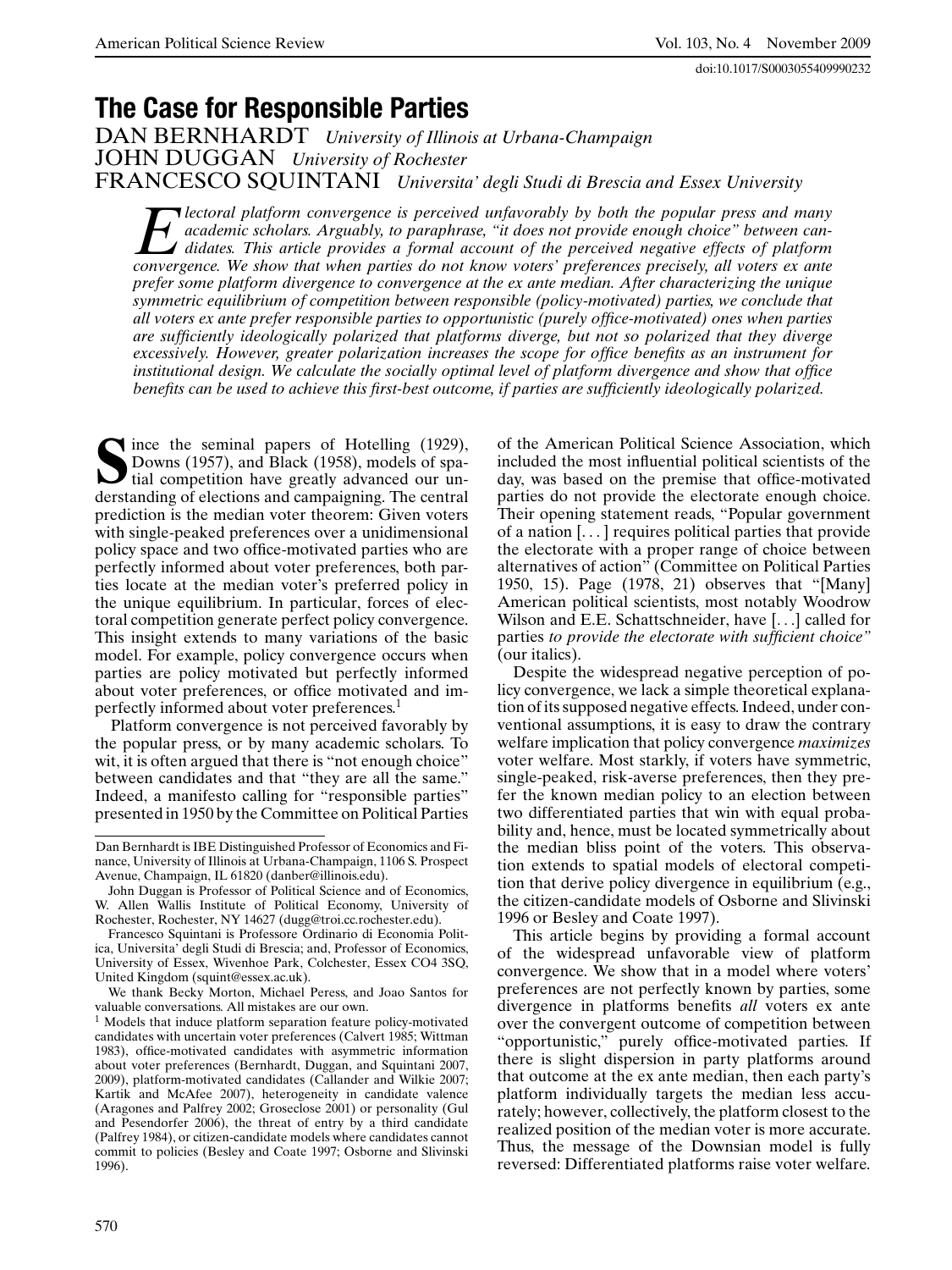To gain intuition for this result, consider the following simple example. The preferred platforms of voters are initially distributed symmetrically around zero, but voters receive a random common shock  $\mu$  to preferences, which may take two values,  $-1$  and  $+1$ , with equal probability. Hence, a voter whose initial ideal policy location is  $\delta$  prefers  $\delta + \mu = \delta \pm 1$  at the time of the election, and the median bliss point is  $\mu$ . The realization of  $\mu$  is unobserved by parties when they choose platforms. Consider any voter with the initial bliss point  $\delta \geq 0$ , as the argument for voters with  $\delta < 0$ is analogous by symmetry. To fix ideas, suppose that the parties separate their platforms, with the left party locating at  $-1$  and the right party locating at  $+1$ . Then the left party wins when the median is  $\mu = -1$ , and the right party wins when  $\mu = 1$ . In both cases, the winning platform is *δ* units away from the voter's preferred policy outcome. Now suppose parties are office motivated, so their platforms converge at zero, the ex ante median bliss point. If the voter is far from the median (i.e.,  $\delta \geq 1$ ), the policy outcome is always either  $\delta - 1$  units (if  $\mu = -1$ ) or  $1 + \delta$  units (if  $\mu = 1$ ) from the voter's bliss point. The expected distance is the same as when party platforms diverge, as  $[(\delta - 1) + (1 + \delta)]/2 = \delta$ , but the voter now faces greater risk. Provided the voter is risk averse, he or she is better off when platforms diverge. The same result holds *a fortiori*, for any voter who is close to the median (i.e.,  $0 < \delta < 1$ ). In fact, the expected distance between policy outcome and the voter's bliss point when platforms converge is  $[(1 - \delta) + (1 + \delta)]/2 = 1$ , which exceeds the expected distance, *δ,* when platforms diverge. We conclude that all voters are ex ante better off when platforms diverge at  $-1$  and  $+1$ .

Our analysis extends this simple example to general distributions of voters exhibiting positive correlation across voter ideal points. Augmenting this characterization, we calculate the platforms that would be chosen by a benevolent utilitarian social planner who, like the parties, does not know the voters' preferences precisely. We show that when uncertainty increases (i.e., the dispersion in the distribution of the median bliss point is larger), the socially optimal amount of divergence increases.

Having concluded that some policy divergence unambiguously improves welfare, we proceed to analyze the effects of candidate motivations on electoral outcomes and voter welfare. We analyze a rich model of "responsible" parties with mixed electoral motives, caring about the policies implemented by the winning party in addition to office benefits. We provide general conditions for the existence and uniqueness of equilibrium in the party location game, complementing the analyses of Wittman (1983) and Calvert (1985). We then derive the extent of platform divergence that emerges in equilibrium. When the median policy is unknown, of course, opportunistic parties' platforms converge to the median of the distribution of the median voter's position, as candidates fail to internalize the externality of providing voters choice. Responsible parties, in contrast, trade off the probability of winning the election against the policy realized in equilibrium, typically choosing platforms closer to their preferred policies than the median of the median policy distribution.

Responsible parties' platforms diverge in equilibrium provided that the extent of ideological polarization in party preferences is sufficiently large relative to the level of office benefits and the degree of uncertainty about voter preferences. Given that platforms diverge at all, divergence rises with both the degree of ideological polarization and the level of uncertainty about voters' preferences, and it falls with the benefits from office. Thus, we predict that political platforms will diverge by more in polities that compensate elected officials by less, in elections where polling is less precise, and in elections with longer political campaigns, where voters' preferences may change by more between the political platform presentation stage and election day. As the extent of ideological party polarization grows arbitrarily large, we show that the extent of platform divergence is bounded, and we derive an explicit formula for the maximum equilibrium platform divergence consistent with responsible parties.

Assuming responsible parties are sufficiently polarized that they diverge, but not so polarized that they diverge excessively, all voters are ex ante better off with responsible parties—–providing a formal case for responsible parties. In fact, our bound on divergence allows us to identify a wide class of model specifications for which responsible party platforms can never diverge by too much. When uncertainty is normally distributed and voter preferences are quadratic, voters *always* (independent of the degree of party polarization) prefer responsible parties to office-motivated ones. There always exists a range of office benefits for which responsible parties improve welfare vis-a-vis ` opportunistic parties, raising the question: Can office benefits (salary or other perquisites) be used as an instrument to induce responsible parties to choose the *socially optimal* level of dispersion? We show that as long as the parties are sufficiently ideologically polarized, then office benefits can indeed achieve the socially optimal level of platform divergence; and the first-best level of office benefits increases when the parties are more ideologically polarized. An implication is that the rewards to holding office should be greater in more polarized political systems.

### **MODEL AND PRELIMINARIES**

In this section, we first consider the standard Downsian model, in which parties know the bliss point of the median voter, and we make the straightforward observation that a majority of voters are hurt by divergence from the median policy. We then modify the model to introduce uncertainty about the location of the median voter.

Two parties, *L* and *R*, simultaneously choose campaign platforms, *xL* and *xR*, prior to an election. We assume that the policy space is the one-dimensional continuum,  $\Re$ . Each voter  $\nu$  is indexed by his or her preferred policy *θ*, and when policy *z* is adopted, his or her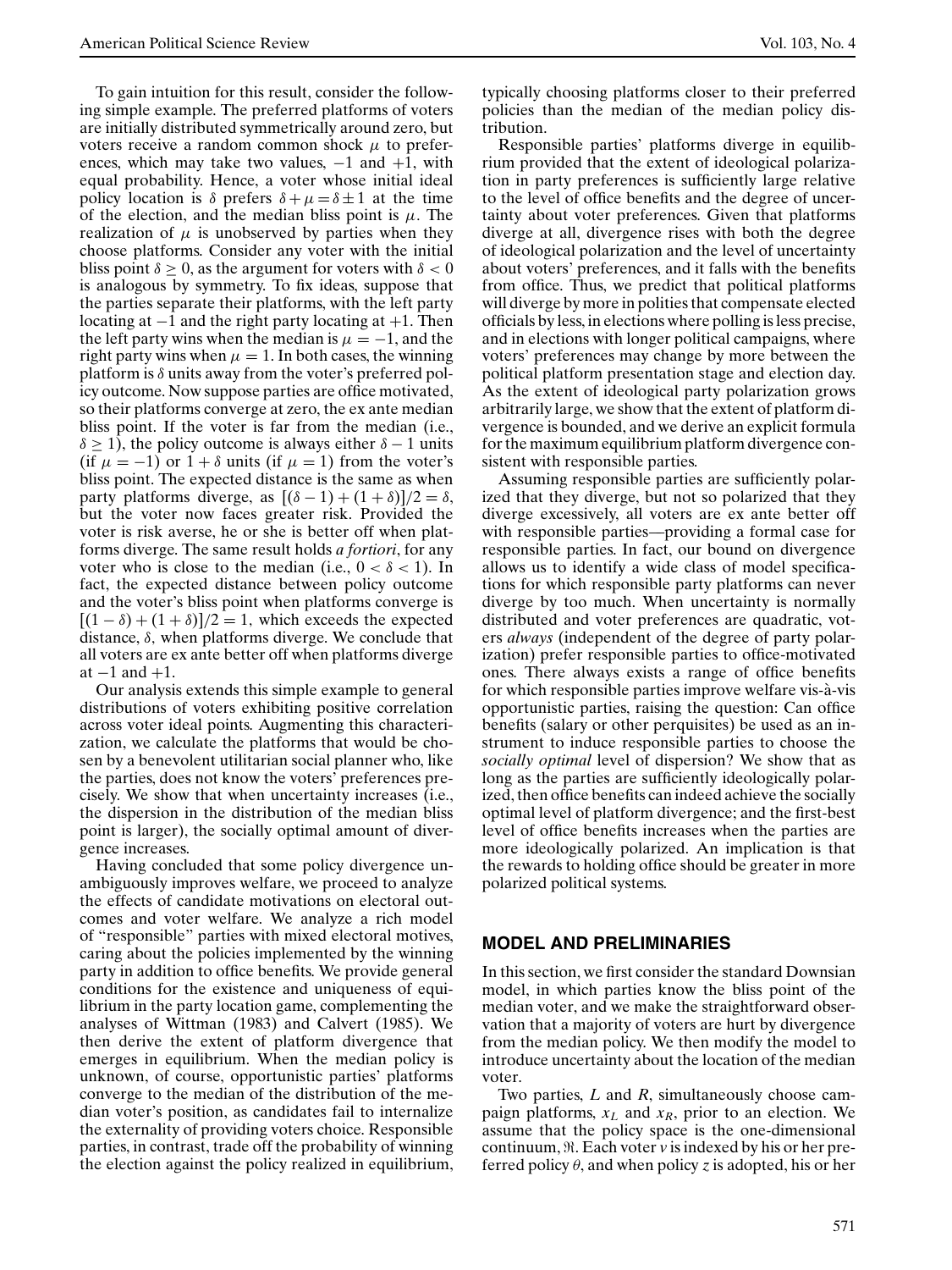utility is  $u(\theta, z) = w(|\theta - z|)$ . We assume that the loss function  $w(x)$  is twice differentiable, strictly decreasing, and strictly concave in  $x \ge 0$ , with  $w'(x) < 0$  and  $w''(x) < 0$  for all  $x > 0$ , and that it satisfies the standard Inada conditions,  $w'(0) = 0$  and  $\lim_{x \uparrow \infty} w'(x) = -\infty^2$ . Because a voter's preferences are symmetric around his or her bliss point, each voter votes for the party whose platform is closest to his or her preferred policy, voting for the parties with equal probabilities when indifferent (or when the parties choose the same platform). We assume electoral ties are resolved by a fair coin toss. We initially assume that the median  $\mu$  of the distribution over  $\theta$  is known and, without loss of generality, normalized to zero.

Let  $W_\theta(x_L, x_R)$  be the expected welfare of voter  $\theta$ when the parties choose platforms  $x_L$  and  $x_R$ , where without loss of generality, we assume that  $x_L \leq x_R$ . We first consider the case where parties locate symmetrically around the median,  $x_R = -x_L = x > 0$ , with each party winning with probability one half. From risk aversion, we conclude that convergence to the median policy,  $x_L = 0 = x_R$ , increases the welfare of every voter. For each voter *θ*,

$$
W_{\theta}(-x, x) = \frac{1}{2}w(|-x - \theta|) + \frac{1}{2}w(|x - \theta|)
$$
  

$$
< w\left(\left|\frac{1}{2}(-x - \theta) + \frac{1}{2}(x - \theta)\right|\right)
$$
  

$$
= w(|-\theta|) = \frac{1}{2}w(|-\theta|)
$$
  

$$
+ \frac{1}{2}w(|-\theta|) = W_{\theta}(0, 0),
$$

where the inequality follows from strict concavity of  $w$  ( $|\cdot|$ ). Now consider the case where departures from the median are asymmetric,  $x_L \neq -x_R$ , and suppose without loss of generality that party *L* is closer to the median,  $0 < |x_L| < |x_R|$ . Then party *L* wins, and voter *θ*'s welfare is

$$
W_{\theta}(x_L, x_R) = w(|x_L - \theta|).
$$

Then, by definition of the median,  $W_\theta(0,0)$  $W_{\theta}(x_L, x_R)$  for a strict majority of voters  $\theta$ . Obviously, if one party locates at the median, then that party wins, and each voter  $\theta$ 's welfare  $W_{\theta}(x_L, x_R)$  coincides with  $W_{\theta}(0, 0)$ . We summarize this discussion in the following result: Platform divergence from a known median policy always hurts a majority of voters.

*Proposition 1. Assume that parties know the median policy. Then compared to platforms that converge to the median policy (i.e.,*  $x_L = x_R = 0$ ):

*1. Any other platform pair* (*xL, xR*) *symmetric around the median policy (i.e., with*  $-x_L = x_R = x > 0$ *) strictly reduces the expected welfare of all voters.*

- *2. Any asymmetric pair* (*xL, xR*) *where neither party adopts the median policy (i.e., with*  $x_L \neq 0$  *and*  $x_R \neq 0$ 0*) strictly reduces the expected welfare of a majority of voters.*
- *3. Voter welfare is unchanged by any pair where at least one party adopts the median policy.*

Henceforth, we consider a setting where the median voter is unknown to the parties at the time when campaign platforms are formed. We assume that the distribution of ideal points within the electorate is known up to a shift parameter,  $\mu$ , which reflects a common shock to the electoral environment. For example, after platforms have been selected, a weakening economy may cause all voters to view an expansionary fiscal or monetary policy more favorably, or terrorist attacks may make all voters more willing to accommodate civil rights restrictions. More generally, voters may be initially uncertain about their preferences at the voting stage, and learn their preferences during campaigns via their exposure to information about issues.

We also allow for each voter *v*'s preferences to be subject to an idiosyncratic shock,  $\epsilon_{\nu}$ , to reflect the evolution of his or her personal views relative to those of the median voter; and consistent with a large electorate, we assume that there is no aggregate uncertainty in the realized distribution of idiosyncratic shocks. The arguments of this article all hold when idiosyncratic shocks are absent, but we include them because allowing for such shocks enhances the richness of the model at only a small cost in analytical difficulty. In fact, without *εv*, our model would imply that the bliss point of each voter *v* never moves relative to the median voter's bliss point  $\mu$ , and voters whose initial views are to the left of the median will never revise their beliefs in a way that locates them to the right of the median. By including  $\varepsilon$ <sup>*v*</sup>, we allow the political campaign process to change any particular voter *v*'s political views relative to those of the median voter.

As is standard in the literature on Bayesian games, we model the location of the median voter as a random variable. Formally, we decompose the bliss point of a voter *v* as follows:

$$
\theta_{v}=\delta_{v}+\mu+\epsilon_{v}.
$$

The term  $\delta$ <sup>*v*</sup> represents the ex ante location of voter *v*'s bliss point relative to the ex ante median bliss point in the electorate. The empirical distribution of  $\delta_{\nu}$  is given by a density *h* that is symmetric around zero with connected and bounded support. The common shock  $\mu$  shifts all voters' bliss points in the same manner and is distributed according to a continuously differentiable density *f* that is symmetric around zero with connected support. Symmetry and differentiability imply that  $f'(0) = 0$ , and because the support of *f* is connected, we have  $f(0) > 0$ . Finally,  $\epsilon_v$  is an idiosyncratic shock that may change the position of voter *v* relative to the median. We assume that  $\epsilon$  is distributed independently of  $\mu$  according to a symmetric density, g. With no aggregate uncertainty in the distribution of idiosyncratic shocks  $\epsilon_v$ , the location of the median voter's bliss point is  $\mu$  with probability one, even though the

<sup>2</sup> Our analysis only uses the Inada conditions in Propositions 5 and 6.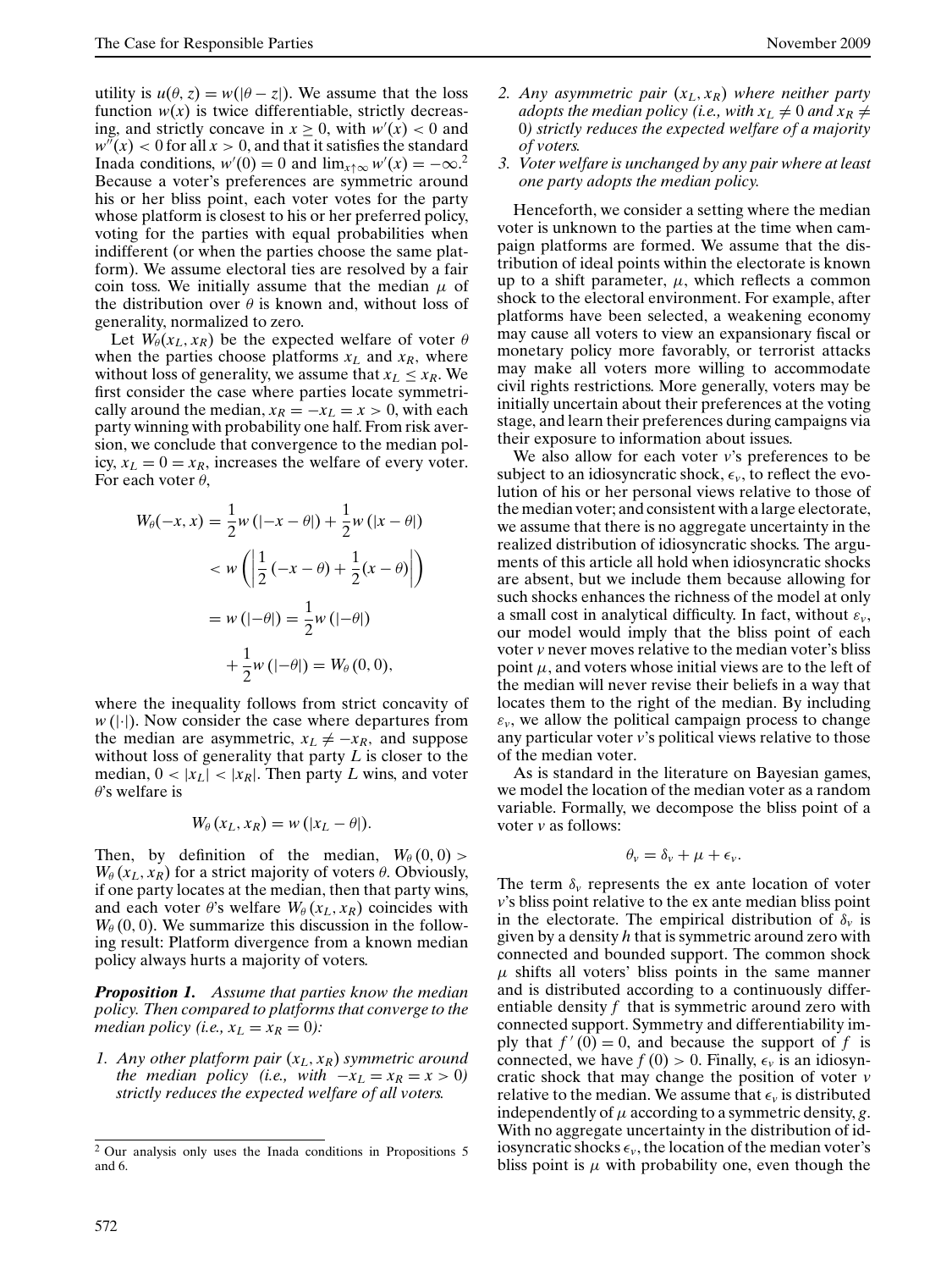identities of the ex ante and ex post median voters differ with probability one. It follows that the median bliss point is distributed according to the density *f .* Accordingly, *f* (0) represents the likelihood that the median voter is perfectly centrist, or equivalently (when party platforms are symmetric), it is the likelihood of an electoral tie.

#### **EX ANTE VOTER WELFARE: THE VALUE OF CHOICE**

In this section, we establish that voters ex ante unanimously prefer divergence of party platforms, up to a welfare-improving threshold, to convergence to zero, the median of the density of the median bliss point. We then characterize the utilitarian optimum—–the policies that maximize total ex ante voter welfare—–and provide comparative static results with respect to the distribution of the median bliss point  $\mu$ .

Given platforms  $(x_L, x_R)$ , we obtain the ex ante expected welfare of voter *v* by integrating over the common shock  $\mu$  to the electorate and the idiosyncratic shock  $\epsilon_{\nu}$ . Parties do not see these shocks prior to choosing their platforms; therefore, their platforms are treated as fixed in the calculation of ex ante welfare. The outcome of the election does depend on voters' preferences, however, because the winner will be the party closest to the realized median. The ex ante welfare of voter *v*, denoted  $W_v(x_L, x_R)$ , is defined formally as

$$
W_{\nu}(x_L, x_R)
$$
  
=  $\int_{-\infty}^{+\infty} \left[ \int_{-\infty}^{[x_L + x_R]/2} w(|x_L - \mu - \delta_{\nu} - \epsilon_{\nu}|) f(\mu) d\mu \right. +  $\int_{[x_L + x_R]/2}^{\infty} w(|x_R - \mu - \delta_{\nu} - \epsilon_{\nu}|) f(\mu) d\mu \right] g(\epsilon_{\nu}) d\epsilon_{\nu},$$ 

where the location of  $\mu$  relative to the midpoint  $(x_L + x_R)/2$  determines the winner of the election and, thereby, the realized policy outcome. If we view  $W_y(-x, x)$  as a function of *x*, then it is the integral of strictly concave functions and is therefore itself strictly concave. We now show that voters unanimously prefer some differentiation of parties symmetrically around the median of the median bliss point  $\mu$ .

*Proposition 2. There is a threshold policy*  $\bar{x} > 0$  *such that*  $W_v(-x, x) > W_v(0, 0)$  *for all voters v if and only if*  $0 < x < \bar{x}$ . That is, voters have a unanimous ex ante *preference for symmetrically differentiated platforms* (*xL* = −*x, xR* = *x*) *over platform convergence at zero if and only if the platform x lies in the interval*  $(0, \bar{x})$ *.* 

The Appendix contains the proofs of Proposition 2 and other results not proved in the text. At the beginning of the article, we discussed the special case where the median location  $\mu$  may take two values,  $+1$  and −1, with equal probability. We argued that every voter prefers the two parties locating symmetrically away from zero at a distance of one unit to convergence at zero. It is not obvious that this result extends to more

realistic distributions of  $\mu$ , such as the ones introduced in the previous section. Each voter *v*'s utility at the election stage must be calculated for each realization of  $\mu$ , and ex ante welfare is derived by weighting such utilities by  $f(\mu)$ <sup>3</sup>. To overcome this difficulty, the proof of Proposition 2 proceeds as follows. We first show that  $W_v(-x, x)$  strictly increasing in *x* at  $x = 0$  for each voter *v*, so continuity and concavity yield a unique  $x_v > 0$  such that the voter is indifferent between the platform pair  $(-x_v, x_v)$  and convergence at zero (i.e.,  $W_{\nu}(-x_{\nu}, x_{\nu}) = W_{\nu}(0, 0)$ . We let  $\bar{x} > 0$  be the minimum of  $x_v$  over all voters,<sup>4</sup> delivering the threshold claimed in the proposition.

In sum, when the location of the median voter is unknown, some platform divergence benefits all voters. Convergent platforms cannot perfectly target the median policy, and introducing slight dispersion in party platforms, each party's platform targets the unknown median less accurately. Collectively, however, the platform closest to the realized median is more accurate, raising the ex ante welfare of the median voter. Then, as explained previously, it is the fact that each voter's bliss point is correlated with the median voter, together with the concavity of voter utility functions (so changes in policy far from a voter's bliss point have greater impact), that creates the scope for universal welfare gains. Provided platform divergence is bounded from above by the threshold,  $\bar{x}$ , divergence increases every voter's welfare.We conclude that the message of the Downsian model is fully reversed: Platform convergence hurts *all* voters.

Bernhardt, Duggan, and Squintani (2009) describe a version of Proposition 2 in the special case where voter preferences are quadratic, the median bliss point is decomposed as  $\mu = \alpha + \beta$ , where  $\alpha$  is uniformly distributed,  $\beta$  is a discrete random variable, and  $\epsilon$ <sub>v</sub> is degenerate. Under the quadratic form assumption of that article, the ex ante preference over symmetrically located platform pairs are identical across all voters; in particular, the welfare of any voter *v* only differs from the median voter's by the constant  $-\delta_v^2$ . Thus, once it is known that some platform divergence raises the welfare of the median voter, it follows that separation automatically raises the welfare of all other voters. The logic behind the result in Proposition 2 is deeper, as we establish that voters other than the median voter benefit from platform divergence, even when they do not share the same ex ante preferences.

To further elucidate the welfare properties of equilibrium platforms in the following sections, we conclude by considering the choice of party platforms by a utilitarian social planner. For clarity of comparison with the equilibrium, we assume the planner faces the same

<sup>3</sup> Because *f* is symmetric, one may try to extend the logic of our introductory example to show that for any pair of realized medians  $-\mu$ ,  $\mu$ , all voters benefit if platforms diverge by  $-\mu$  and  $\mu$ , or less. But this approach would not deliver the desired result because the density  $f$  places positive weight on arbitrarily small values of  $\mu$ .

<sup>&</sup>lt;sup>4</sup> Specifically, the minimum is over voters with relative bliss points  $\delta$ <sup>*v*</sup> in the support of the density *h*; because the support of *h* is bounded and  $W_{\nu}(-x, x)$  is continuous in  $\delta_{\nu}$ , this minimum is well defined and positive.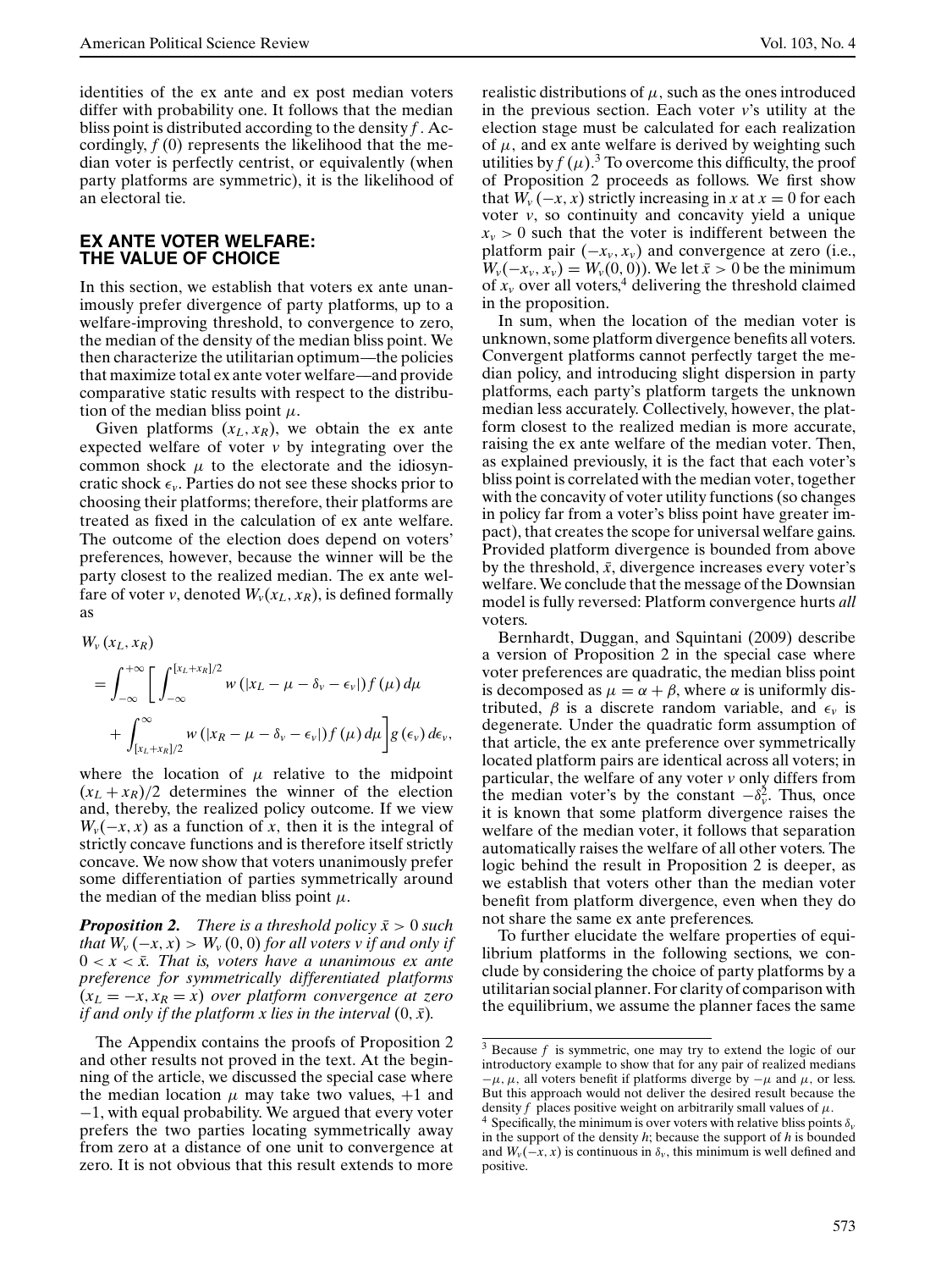uncertainty as the parties, and because parties select symmetric platforms, we also constrain the choice of the planner to symmetric platforms. That is, the planner chooses platforms  $(x_L, x_R)$  such that  $-x_L = x_R = x^*$ , so as to maximize the total ex ante welfare of voters,

$$
W(-x, x)
$$
  
=  $\int_{-\infty}^{+\infty} \int_{-\infty}^{+\infty} \left[ \int_{-\infty}^{0} w \left( |-x - \mu - \delta_{\nu} - \epsilon_{\nu}| \right) f(\mu) d\mu \right]$   
+  $\int_{0}^{\infty} w \left( |x - \mu - \delta_{\nu} - \epsilon_{\nu}| \right) f(\mu) d\mu \right]$   
×  $g(\epsilon_{\nu}) d\epsilon_{\nu} h(\delta_{\nu}) d\delta_{\nu}$ , (1)

where we now integrate over voters to aggregate voter welfare.

The next result gives a first-order characterization of the utilitarian social optimum and shows that the socially optimal level of divergence in platforms increases when the distribution over the median grows more dispersed. This is intuitive: The social planner chooses (−*x*<sup>∗</sup>*, x*<sup>∗</sup>) to collectively target the median voter's location, so when the median is more likely to be further from zero, divergence must increase. We formalize the notion of increased dispersion by considering the density of  $\mu$  conditional on  $\mu \geq 0$ , denoted  $f(\cdot | \mu \geq 0)$ ; then the median is more likely to be extreme when  $f(\cdot | \mu \ge 0)$  increases in the sense of first-order stochastic dominance.

*Proposition 3. A benevolent utilitarian planner selects the platforms* (−*x*<sup>∗</sup>*, x*<sup>∗</sup>)*, where x*<sup>∗</sup> *is the unique solution to*

$$
\int_{-\infty}^{+\infty} \int_{-\infty}^{+\infty} \left[ - \int_{0}^{\max\{0, x - (\delta_{v} + \epsilon_{v})\}} \times w'(x - \mu - \delta_{v} - \epsilon_{v}) f(\mu) d\mu \right. \left. + \int_{\max\{0, x - (\delta_{v} + \epsilon_{v})\}}^{+\infty} w'(-x + \mu + \delta_{v} + \epsilon_{v}) f(\mu) d\mu \right] \times g(\epsilon_{v}) d\epsilon_{v} h(\delta_{v}) d\delta_{v} = 0.
$$
 (2)

*A first-order stochastic increase in the conditional distribution of the median f* ( $\cdot | \mu \ge 0$ )*, corresponding to an increase in the uncertainty about the median bliss point µ, induces an increase of x*<sup>∗</sup>*.*

We have already noted that the ex ante welfare  $W_v(-x, x)$  of each voter is a strictly concave function of *x*. The utilitarian welfare function  $W(-x, x)$  is simply the integral over voter welfare functions, and as the integral of strictly concave functions, it is also strictly concave. Thus, the utilitarian optimum *x*<sup>∗</sup> is unique and characterized by the first-order condition in Equation (2).

### **EQUILIBRIUM ANALYSIS: RESPONSIBLE VS. OPPORTUNISTIC PARTIES**

Until now, we have considered the properties of voter welfare divorced from an equilibrium analysis of how parties, in pursuit of given objectives, actually position themselves in elections. In this section, we provide conditions for existence and uniqueness of a symmetric equilibrium, along with a comparative statics analysis of equilibrium platforms, and we determine conditions under which voters prefer responsible parties to opportunistic, purely office-motivated ones. Our existence and uniqueness result holds, essentially, when the distribution of the median voter satisfies a standard monotone hazard rate condition. We find that all voters prefer responsible parties to opportunistic ones when parties are sufficiently ideologically polarized to differentiate their platforms, but not so polarized that platforms diverge by too much. We provide an explicit bound on the maximum equilibrium divergence between responsible parties as party preferences become more polarized, and we show that when parties are sufficiently polarized, office benefits can be used to achieve the socially optimal level of divergence.

It is known that in equilibrium, opportunistic parties choose platform  $x = 0$ , the median of the distribution of the median bliss point  $\mu$ . We model responsible parties as having mixed policy and office motivations, a` la Wittman (1983) or Calvert (1985). For expositional simplicity, we assume parties *L* and *R* have symmetric bliss points  $-\psi$  and  $\psi$ , respectively, so that  $\psi > 0$ measures the degree of ideological polarization between parties. For simplicity, we assume that  $\psi/2$  lies in the support of the distribution of the median (i.e.,  $f(\psi/2) > 0$ ). The party that wins office also receives a benefit  $b \in \mathbb{R}_+ \cup \{\infty\}$ . We focus on symmetric equilibria, with  $-x_L = x_R = x$ . Hence, if policy *x* is implemented, then the payoff of party *L* is  $w(|-\psi-x|)$  if it loses the election, and  $w(|-\psi-x|)+b$  if it wins; and the payoff of party *R* is  $w(|\psi - x|)$  if it loses the election, and  $w(|\psi - x|) + b$  if it wins. The case  $b = 0$ captures purely policy-motivated parties, and  $b = \infty$ represents purely office-motivated parties.

Parties maximize expected payoffs, and to ensure that these expected payoffs are single-peaked over the relevant range, we assume

**(A1)** For all  $\mu \in [0, \psi/2]$ ,

$$
-\frac{f'(\mu)}{2} \le \frac{f(\mu)^2}{1-F(\mu)}.
$$

This condition is weaker than the assumption that the hazard rate,  $\frac{f(\mu)}{1-F(\mu)}$ , is weakly increasing on [0*, ψ/*2].<sup>5</sup> This monotone hazard property is shared by most common distributions, including normal, uniform, logistic, chi-squared, exponential, and Laplace distributions, as

<sup>&</sup>lt;sup>5</sup> The hazard rate is weakly increasing if and only if  $ln(1 - F)$  is concave, which requires  $-f'(\mu) \le \frac{f(\mu)^2}{1-F(\mu)}$ .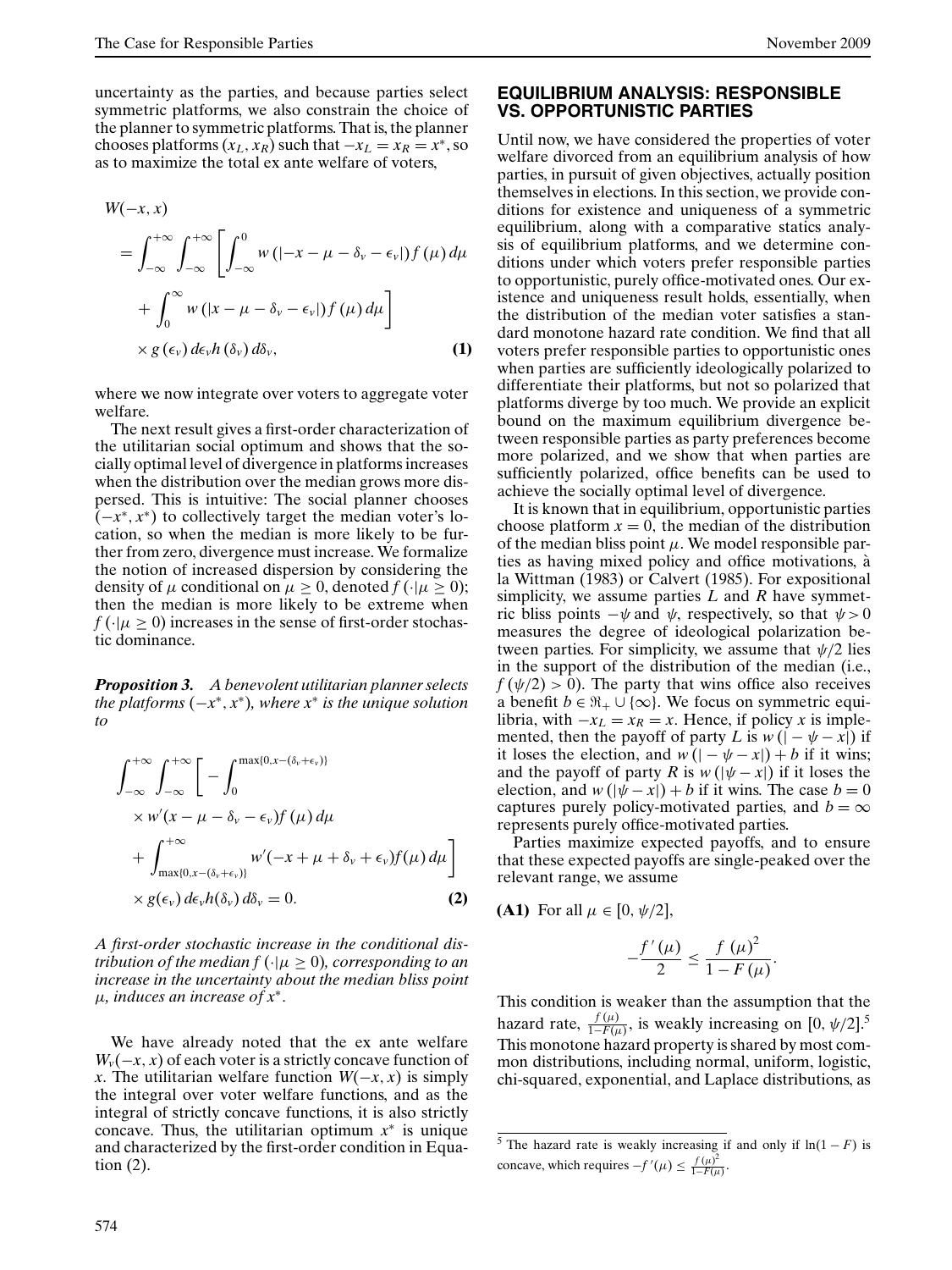well as any distribution with an increasing density.<sup>6</sup> The condition is frequently assumed in the literature on industrial organization, $\frac{7}{1}$  auction theory, and timing games, and it is used in work estimating conditional exit probabilities, where the condition is interpreted to mean that, conditional on survival to  $\mu$ , the probability of exit is decreasing in  $\mu$ .

To obtain the intuitive comparative statics that equilibrium divergence is increasing in polarization and uncertainty about the median voter, and decreasing in office benefit, we use

**(A2)** For all 
$$
x \in (0, \psi)
$$
,

$$
\frac{w''(\psi - x)}{w'(\psi + x) - w'(\psi - x)} > \frac{w'(\psi - x)}{w(\psi + x) - w(\psi - x)}
$$

*.*

We show in the Appendix that this condition is satisfied if the function  $w$  is a strictly increasing and strictly concave transformation of its derivative *w .* Loosely speaking, the condition requires that *w* is "more concave" than *w .* Assumption (A2) is reasonably weak, and indeed, we show that it is satisfied by all power loss functions  $w(|x|) = -|x|^{\alpha}$  with  $\alpha > 1$ ; in particular, it is satisfied by the quadratic loss function  $w(|x|) = -|x|^2$ .

To characterize equilibrium platform choices as party ideologies, *ψ*, grow arbitrarily polarized, we use

**(A3)** Each voter's absolute risk aversion goes to zero for policies far from her bliss point, that is,

$$
\lim_{x \to \infty} \frac{w''(x)}{w'(x)} = 0.
$$

This weak restriction on the extent of voter risk aversion is satisfied by all power loss functions,  $w(|x|) \equiv$  $-|x|^{\alpha}$  with  $\alpha > 1$ , which exhibit constant relative risk aversion,  $\frac{-xw''(|x|)}{w'(|x|)} = \alpha - 1$ , a much stronger condition; in particular, it is satisfied by quadratic loss. In terms of risk preferences, (A3) requires that the voters become less concerned about hedging against small gambles over policies that are very remote from their preferred policies.

Next, we establish general conditions for existence and uniqueness of a symmetric equilibrium in the game between responsible parties,<sup>8</sup> and we characterize equilibrium platforms. We derive a threshold level of party polarization,  $\bar{\psi} = w^{-1}(-bf(0))$ , such that if polarization lies below this threshold, then convergence at the median of medians is sustained as the unique equilibrium<sup>9</sup>; and when polarization exceeds the threshold, equilibrium is characterized by the parties' first-order conditions, so we can derive comparative statics on the parameters that describe the environment. Viewed differently, we can construct a threshold level of office benefit,  $\overline{b} = \frac{|w'(0)|}{f(0)}$ , such that above this level, responsible parties converge. Thus, our result complements the analyses of Wittman (1983), who considers candidates who maximize a "weighted mandate" (151), and Calvert (1985), who establishes a continuity result for responsible parties, but does not give conditions for existence or uniqueness, nor a characterization of equilibrium for the case of mixed motives. An implication of our result is that Calvert's (1985) "estimated medians" result for office-motivated parties ( $b = \infty$ ) extends to the case of mixed motives as long as office benefits are sufficiently high.

*Proposition 4. Under (A1), there exists a unique symmetric equilibrium* (−*x, x*)*, and this equilibrium satisfies*  $x \in [0, \psi)$ *. If*  $|w'(\psi)| \leq bf(0)$ *, then*  $x = 0$ *; and if*  $|w'(\psi)| > bf(0)$ *, then*  $x > 0$  *is the unique solution to* 

$$
\frac{w'(\psi - x)}{w(\psi + x) - w(\psi - x) - b} = f(0).
$$
 (3)

*Adding (A2), if equilibrium platforms diverge (i.e., x >* 0*), then responsible parties adopt more extreme platforms as (1) ideological polarization ψ grows, (2) the likelihood f* (0) *of an electoral tie falls, or (3) office benefits b fall. That is,*  $\frac{\partial x}{\partial \psi} > 0$ ,  $\frac{\partial x}{\partial f(0)} < 0$ , and  $\frac{\partial x}{\partial b} < 0$ .

The cutoff level of office benefit that determines when parties converge in Proposition 4 is easily understood in terms of marginal incentives. When both parties locate at zero, the marginal benefit of a small increase in party *R*'s platform is  $\frac{-w'(\psi)}{2}$ , reflecting the fact that party *R* wins approximately half of the time with a slightly preferred policy platform, and the marginal cost is  $\frac{-f(0)b}{m^2}$ , reflecting the marginal decrease in the probability that party  $R$  wins. Clearly, convergence at zero is supported in equilibrium if and only if the marginal benefit of a small deviation, −*w* (*ψ*), is offset by the marginal cost,  $f(0)b$  (i.e.,  $|w'(w)| \le bf(0)$ ). When  $|w'(\psi)| > bf(0)$ , equilibrium platforms are interior and are characterized by the parties' first-order conditions. Given platforms (−*x, x*), the marginal benefit to party *R* of moving to the right is  $\frac{-w'(\psi - x)}{2}$ , and the marginal cost is

$$
[w(\psi - x) + b - w(x + \psi)]\frac{f(0)}{2}.
$$

Equating these two quantities yields Equation (3). Uniqueness follows because under (A1), the left-hand side of Equation  $(3)$  is strictly decreasing in *x*, so the first-order condition has at most one solution.<sup>10</sup>

<sup>6</sup> See Bagnoli and Bergstrom (2005) for a more complete list and characterization.

 $7$  For example, for a monopolist selecting the optimal nonlinear pricing rule facing a continuous distribution of buyer types, the monotone hazard condition ensures that individual incentive compatibility constraints for buyers can be characterized locally by a first-order condition.

<sup>8</sup> Saporiti (2008), Proposition 2, derives a related result on existence and uniqueness in a probabilistic voting model.

 $9<sup>9</sup>$  The Inada conditions imply that this threshold is well-defined. The result holds more generally, where we would allow  $\bar{\psi} = \infty$ .

<sup>&</sup>lt;sup>10</sup> Establishing existence is more involved because the parties' payoff functions do not satisfy the usual concavity properties. The proof relies on the fact that every solution to the first-order condition must in fact satisfy the second-order sufficient condition for a local maximizer.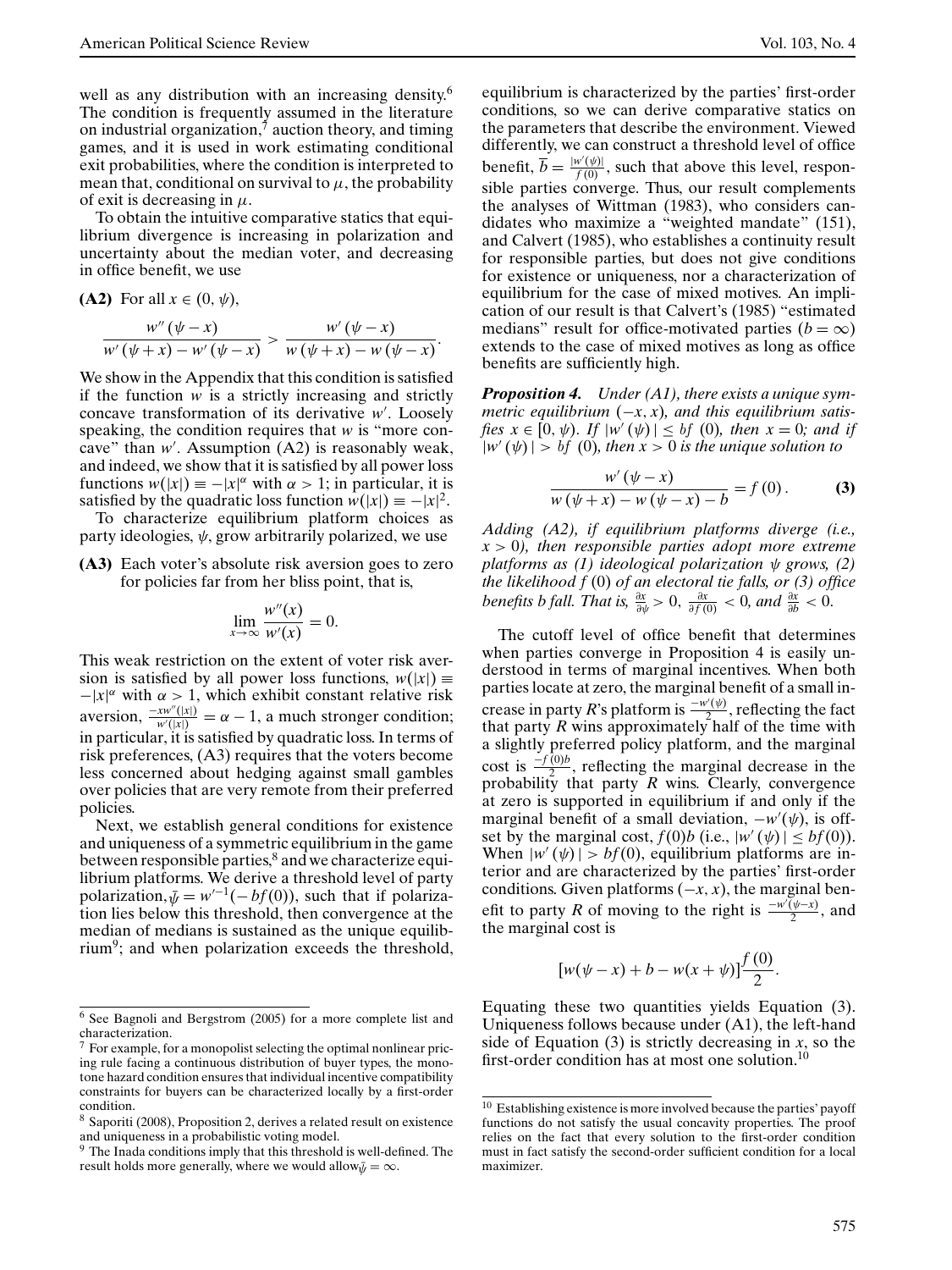We now state a corollary that draws conditions under which the ex ante welfare of every voter is higher with responsible parties than with opportunistic ones, providing a formal case for responsible parties. From Proposition 2, there exists a threshold  $\bar{x}$  such that if the symmetric responsible party game equilibrium (−*x, x*) satisfies  $0 < x < \bar{x}$ , then all voters prefer responsible parties to opportunistic parties that converge to zero in equilibrium. From Proposition 4, equilibrium platforms (−*x, x*) are characterized by the first-order condition (3) and satisfy  $x > 0$  when  $|w'(\psi)| > bf(0)$ . A straightforward continuity argument then implies that when the latter inequality is close enough to holding, equilibrium platforms respect the threshold  $\bar{x}$  (i.e.,  $0 < x < \bar{x}$ ), and hence voters prefer responsible parties to opportunistic ones.

COROLLARY 1. *Under (A1), in equilibrium, voters have a unanimous ex ante preference for responsible parties over opportunistic ones if ideological polarization ψ is large enough relative to office benefits b and the likelihood f*(0) *of an electoral tie to induce responsible party platforms that separate,*  $(-x, x)$  *with*  $x > 0$ *, but*  $\psi$ *is not so large that parties diverge by too much,*  $x > \bar{x}$ *. In particular, responsible parties raise the ex ante welfare of all voters if*  $-\epsilon < bf(0) + w'(\psi) < 0$  *holds for sufficiently small*  $\epsilon > 0$ .

The comparative statics in Proposition 4 have natural interpretations. As one would expect, parties adopt more extreme platforms when they are more ideologically polarized or when the likelihood of a tight race decreases. For many symmetric distributions (e.g., normal, t, uniform), there is a one-for-one relationship between the likelihood of an electoral tie,  $f(0)$ , and extent of uncertainty. In our electoral context, a reduction in uncertainty about the median voter's bliss point may reflect more precise polling information on voters' preferences, or an electoral design with a shorter political campaign—–because there is then less time between political platform presentation and the election day for voter preferences to change—–and the proposition indicates that platforms will diverge by less in such instances. Similarly, we predict that political platforms will diverge by less in polities in which the benefits of office (salary, length of term, other perquisites) are higher. The comparative statics analysis also has interesting implications for voter welfare. Proposition 2 together with the concavity of  $W_y(-x, x)$  provides the sign for the derivative with respect to the parties' platforms when they do not diverge by too much. For all policies close to zero, we have  $\frac{d}{dx}W_v(-x, x) > 0$ . By Proposition 4, using the chain rule, we therefore have

$$
\frac{\partial W_{\nu}}{\partial \psi} = \frac{dW_{\nu}}{dx} \frac{\partial x}{\partial \psi} > 0 \quad \text{and} \quad \frac{\partial W_{\nu}}{\partial b} = \frac{dW_{\nu}}{dx} \frac{\partial x}{\partial b} < 0
$$

for all such *x* and all voters *v*. Thus, perhaps counterintuitively, we find that a small increase in the level of party polarization can actually raise the welfare of all voters. To construct a global picture of the effect of ideological polarization on voter welfare, we start from

ideologically identical parties (i.e.,  $\psi = 0$ ). A small increase in party polarization has no effect because it is not sufficient to induce equilibrium platform differentiation (i.e., we still have  $|w'(\psi)| < bf(0)$ ). Past the threshold level  $\bar{\psi} \equiv w^{-1}(-bf(0))$ , equilibrium platforms diverge, and small increases in *ψ* raise all voters' welfare up to a second threshold  $\bar{\psi}$ , the value at which party *R*'s equilibrium platform is too far from the ex ante median. Past this point, *<sup>∂</sup><sup>x</sup> ∂ψ >* 0 and the concavity of  $W_\nu(-x, x)$  imply that further increases in  $\psi$  hurt some voters in the ex ante sense.

Proposition 4 also reveals the limiting properties of equilibria in the game between responsible parties as the model parameters  $b, f(0)$ , and  $\psi$  range over their domain. As stated previously, platforms converge at zero when office benefits are sufficiently great,  $b \geq$  $b \equiv f(0)/|w'(0)|$ ; and  $x > 0$  is the unique solution to equation (3) when  $b = 0$ . It follows that platforms must become arbitrarily close to the convergent platforms offered by opportunistic parties as the likelihood of an electoral tie grows. Even when  $b = 0$ , Equation (3) de- $\text{mands } x \to 0 \text{ as } f(0) \to \infty.$  Conversely,  $w'(\psi - x) \to 0$ as  $f(0) \rightarrow 0$ , implying  $x \rightarrow \psi$ ; without the possibility of a centrist median voter to draw them inward, the parties pull their platforms to their bliss points.

Finally, while the intuition behind the finding that greater polarization implies greater dispersion between equilibrium parties is straightforward, the maximum extent of this dispersion is less clear. The next result establishes that as parties become arbitrarily polarized, the distance between their equilibrium platforms remains bounded and converges to  $\frac{1}{f(0)}$ . Interestingly, this limiting dispersion is independent of office benefits and does not rely on a specific functional form for voter utilities. In particular, it indicates that the effects of polarization on platform divergence are mitigated when the election is likely to be close (i.e., when  $f(0)$  is large). Furthermore, it implies that we must allow  $\bar{\psi} = \infty$ , in case the responsible party equilibrium platform  $x$  is bounded as a function of party polarization.

*Proposition 5. Under (A1) and (A3), as party polarization grows large (i.e., as*  $\psi \rightarrow \infty$ *), the divergence between equilibrium platforms* (−*x, x*) *approaches* 1*/f* (0)  $(i.e., \lim_{\psi \to \infty} x = \frac{1}{2f(0)}).$ 

An implication of Corollary 1 is that there is always (for all values of the other parameters) a range of office benefits for which responsible parties increase voter welfare. This raises the following questions: What level of office benefits underlies the responsible party equilibrium that maximizes total welfare? Is it possible to achieve the first best?

The next result uses the bound on platform divergence from Proposition 5 to provide a broad answer: If parties are sufficiently ideologically polarized, then one can obtain the socially optimal policy platforms *x*<sup>∗</sup> via an appropriate choice of office benefits *b*<sup>∗</sup>; otherwise, the optimal office benefit is  $b^* = 0$ , but responsible parties still generate greater social welfare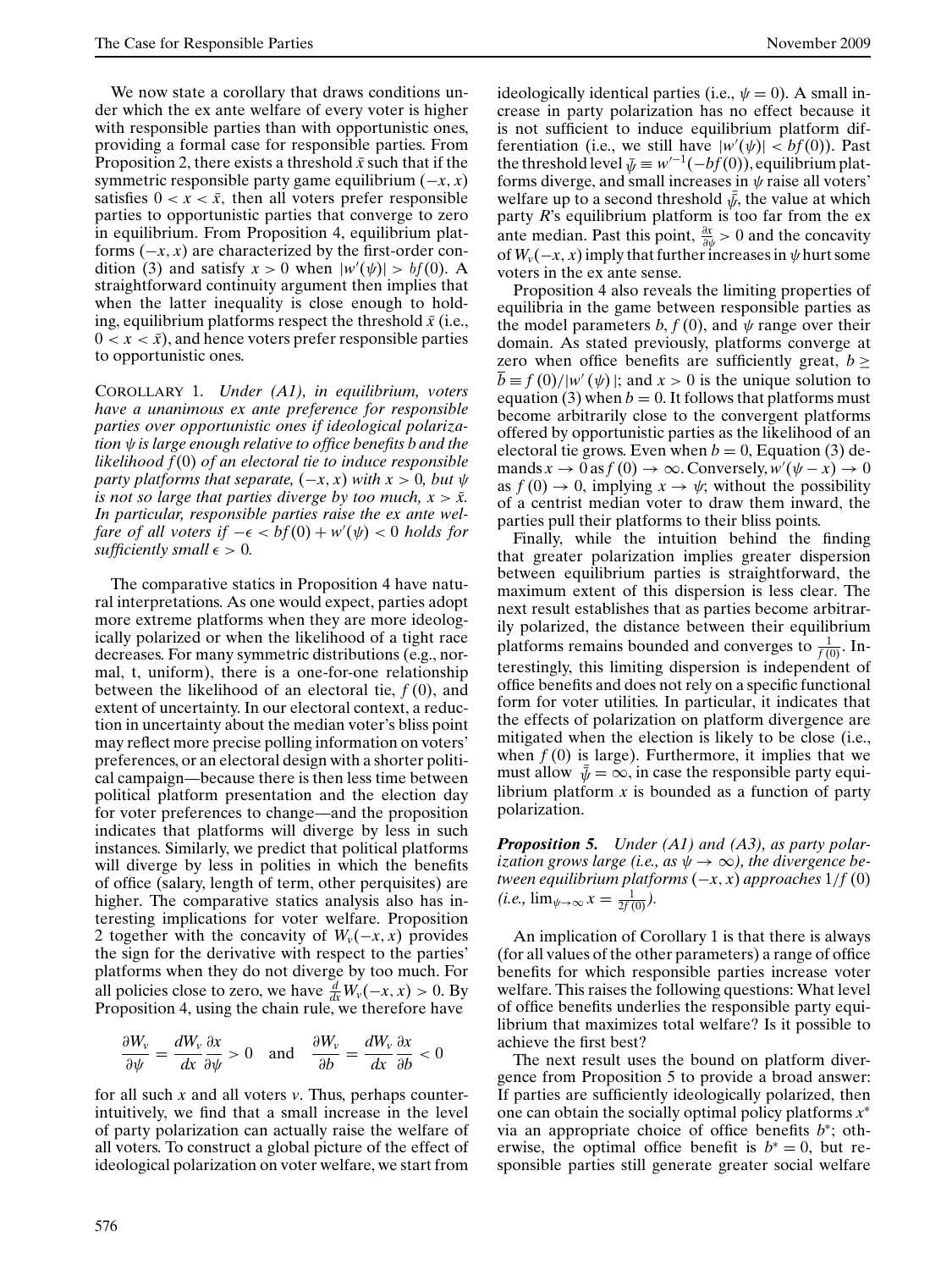than opportunistic ones. Furthermore, we obtain comparative statics on the optimal office benefit with respect to model parameters.<sup>11</sup>

*Proposition 6. Assume (A1) and (A3). Suppose that the socially optimal platforms do not diverge too much, specifically, x*<sup>∗</sup> *<* <sup>1</sup> <sup>2</sup>*<sup>f</sup>* (0)*, and that the level of ideological polarization ψ is sufficiently large. Then there is a level of office benefit b*<sup>∗</sup> *that achieves the socially optimal platforms*  $(-x^*, x^*)$  *in the responsible party equilibrium. Adding (A2), the optimal office benefit b*<sup>∗</sup> *increases as (1) party polarization ψ rises and (2) the likelihood of an electoral tie drops (i.e., f* (0) *falls), or (3) the social optimum x<sup>∗</sup> falls. That is,*  $\frac{\partial b^*}{\partial \psi} > 0$ ,  $\frac{\partial b^*}{\partial f(0)} < 0$ , and  $\frac{\partial b^*}{\partial x^*} < 0$ . *When*  $x^* \geq \frac{1}{2f(0)}$ , *or*  $\psi$  *is not sufficiently large, the optimal office benefit b<sup>\*</sup> <i>is zero and*  $0 < x < x^*$ *: The first best is not achieved in the responsible party equilibrium, but responsible parties still generate greater social welfare than opportunistic ones.*

Thus, ideological polarization creates the scope for obtaining the first-best platforms by an appropriate choice of office benefit. To see how the social optimum can be achieved, recall from Proposition 5 that in equilibrium,  $x \to \frac{1}{2f(0)}$  as polarization  $\psi$  increases. In particular, setting  $\vec{b} = 0$ , when  $\frac{1}{2f(0)}$  exceeds the social optimum  $x^*$ , there exists  $\psi^0$  such that party *R*'s equilibrium platform exceeds the social optimum (i.e.,  $x^0 > x^*$ ). When parties are sufficiently ideologically polarized (i.e.,  $\psi > \psi^0$ ), our comparative statics imply that equilibrium divergence increases so that  $x^* < x$ . We can then increase office benefits in a continuous fashion until  $x = x^*$ , and we conclude that a social planner can adjust office benefits to maximize social welfare. This positive result contrasts with the findings of Bernhardt, Duggan, and Squintani (2009), who study platform separation induced by purely opportunistic parties that receive private information (through polling) about the actual location of the median voter. They find the negative result that privately informed opportunistic parties can *never* induce as much platform separation as is socially desirable.

The comparative statics in Proposition 6 are intuitive. For example, if polarization increases, then Proposition 4 implies that party *R*'s platform increases, since  $\frac{\partial x}{\partial \psi} > 0$ , and office benefits should then increase to compensate, since  $\frac{\partial x}{\partial b}$  < 0. Hence, office benefits should be higher in districts or societies characterized by more polarized political competition. Furthermore, recall from Proposition 3 that a first-order stochastic increase in the conditional distribution of the median  $f(\cdot | \mu \ge 0)$  raises the social optimum *x*<sup>∗</sup>. Proposition 6 implies that if the spread of the distribution of  $\mu$  increases (holding  $f(0)$ ) constant), then the optimal level of dispersion between the parties grows (i.e.,  $x^*$  increases). It follows that the optimal level of office benefit decreases: Office benefits should be decreased when there is greater uncertainty about the location of the median voter. Alternatively, if the likelihood *f* (0) of an electoral tie increases holding *x*<sup>∗</sup> constant, then *b*<sup>∗</sup> decreases, and we conclude that office benefits should be higher when the election is more likely to be close.

# **QUADRATIC LOSS AND NORMALLY DISTRIBUTED MEDIAN**

In this section, we specialize our general model by imposing added structure on voter and party loss functions, and on the distribution of the median bliss point. This allows us to develop insights and to obtain closedform solutions for expressions we have characterized previously. Importantly, we find that in the canonical setting where loss functions are quadratic and the distribution of the median bliss point is normal, responsible parties always (weakly) improve the ex ante welfare of all voters, with strict welfare gains for all voters as long as party polarization is high enough relative to the ratio of office benefits to the variance of the median bliss point.

We first assume

**(A4)** Voters and parties have quadratic utility (i.e.,  $w(|x|) = -x^2$  for all *x*.

With (A4), we obtain closed-form solutions for the socially-optimal platforms and the responsible party equilibrium locations. We then add the condition that the median bliss point  $\mu$  is normally distributed, which allows us to sharpen our results and derive the impact of the variance of  $\mu$  on equilibrium platforms and the optimal office benefit:

**(A5)** The median bliss point  $\mu$  is normally distributed with mean zero and variance  $\sigma^2$ . For all  $\mu$ , we have  $f(\mu) = \frac{1}{\sigma \sqrt{2\pi}} e^{-\mu^2/(2\sigma^2)}$ .

The next lemma reveals that with quadratic preferences, all voters have the *same* ex ante ordering over symmetric platform pairs, rendering welfare comparisons unambiguous. The socially optimal platform pair, (−*x*<sup>∗</sup>*, x*<sup>∗</sup>), maximizes the ex ante welfare of each voter. The result applies, in particular, to symmetric equilibrium platforms of the game between the parties. $^{12}$ 

LEMMA 1. *Under (A4), each voter v's ex ante utility from symmetric platform pairs*(−*x, x*) *equals the ex ante utility of the ex ante median voter minus the constant*  $\delta_v^2$ :

$$
W_{\delta_{\nu}}(-x,x) = -\delta_{\nu}^2 + W_0(-x,x).
$$

It follows that the social welfare function,  $W(-x, x)$ , also differs from the ex ante welfare of the median voter by a fixed amount (the variance of  $\delta$ <sup>*v*</sup>), and we may therefore cease to distinguish the welfare functions of

<sup>&</sup>lt;sup>11</sup> *Ceteris paribus*: In these experiments, we hold  $f(0)$  fixed while varying the social optimum *x*∗, and we hold *x*<sup>∗</sup> fixed while varying *f* (0).

<sup>12</sup> Bernhardt, Duggan, and Squintani (2009, Lemma 2) prove a similar result in a Bayesian environment in which parties receive private signals about the median location, and, conditional on those signals, the distribution of the median takes a specific functional form. See the discussion in Ex Ante Voter Welfare section.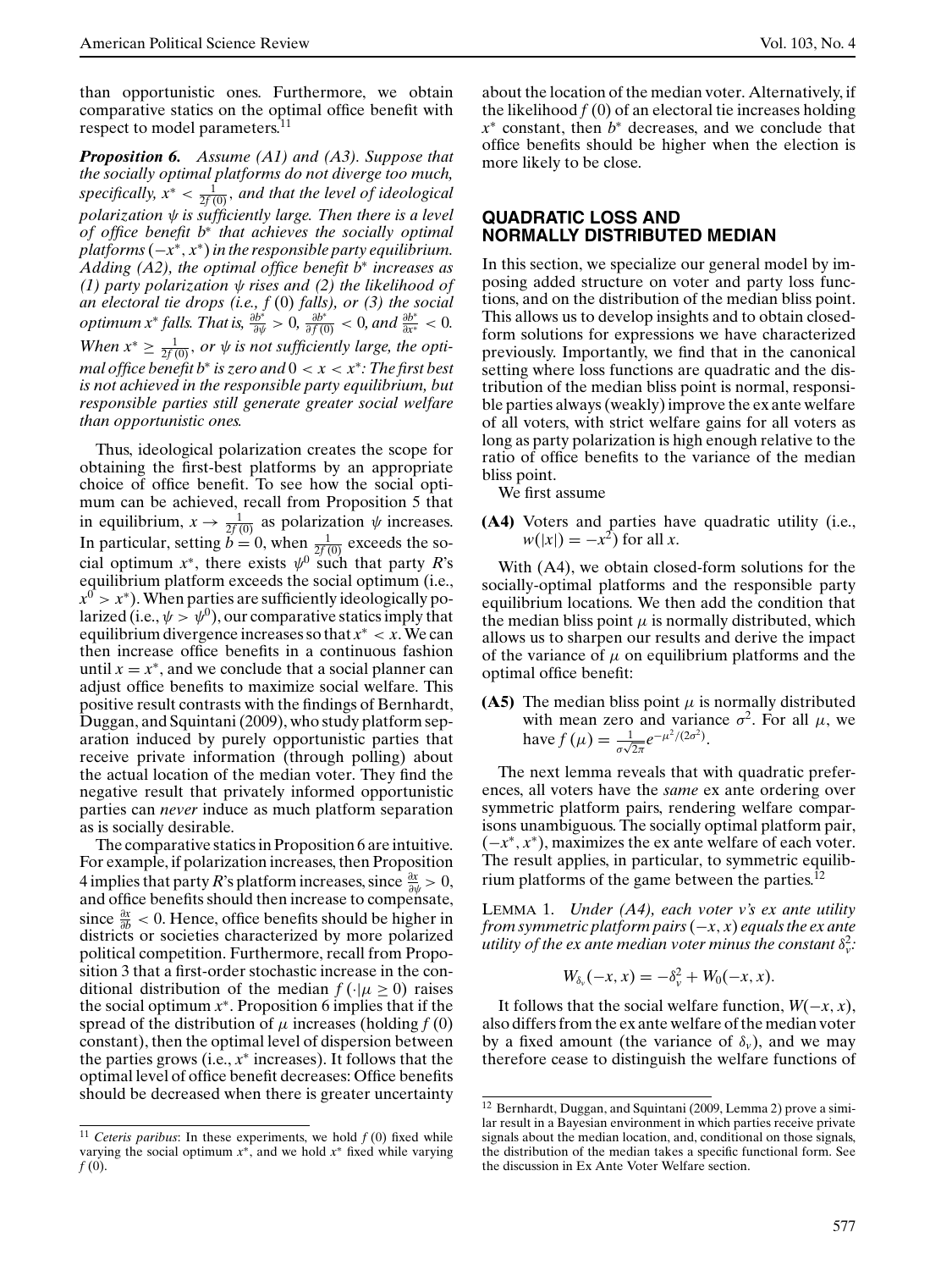individual voters from the social welfare function. Up to a constant, we now have

$$
W(-x, x) = -2 \int_0^{\infty} \int_{-\infty}^{\infty} (-x + \mu - \epsilon)^2 g(\epsilon) d\epsilon f(\mu) d\mu.
$$

Viewing the integrand as a quadratic function of the random variable  $\mu - \epsilon$ , we use mean variance analysis to rewrite voter welfare as

$$
W(-x, x) = -[(x - E[\mu - \epsilon | \mu > 0])^{2} - V[\mu - \epsilon | \mu > 0].
$$

In particular, *W*(−*x, x*) obtains a maximum at

$$
x^* = E[\mu - \epsilon | \mu > 0] = E[\mu | \mu > 0],
$$

where the final equality follows because  $\mu$  and  $\epsilon$ are independently distributed, and  $E[\epsilon] = 0$ . Because  $W(-x, x)$  is quadratic and hence symmetric around  $x^*$ , we further obtain that the unique solution to the indifference condition  $W(0, 0) = W(-\bar{x}, \bar{x})$  is  $\bar{x} = 2x^*$ . Thus, we have an explicit expression for the threshold from Proposition 2; therefore, all voters ex ante prefer divergent platforms (−*x, x*) to convergent platforms (0*,* 0) if and only if  $0 < x < 2x^*$ . This discussion is summarized next.

*Proposition 7. Under (A4), the symmetric platform pair*(−*x, x*)*that maximizes the ex ante welfare of all voters is*  $x^* = E[\mu | \mu > 0]$ *. Thus, shifting policy platforms out up to*  $x = E[\mu | \mu > 0]$  *increases voter welfare, but further outward platform shifts past*  $E[\mu | \mu > 0]$  *reduce voter welfare. Furthermore, voters have a unanimous ex ante preference for the platform pair*  $(-x, x)$ *over the convergent platform pair* (0*,* 0) *if and only if*  $0 < x < 2E[\mu | \mu > 0].$ 

According to Proposition 7, the social optimum coincides with the expected median, conditional on  $\mu \geq 0$ . This result refines Proposition 3, which shows that the social optimum *x*<sup>∗</sup> must increase when the conditional distribution of the median increases in the sense of first-order stochastic dominance. Such an increase implies an increase of  $E[\mu | \mu \ge 0]$ , but the opposite implication does not hold. Indeed, the result that  $x^* = E[\mu | \mu > 0]$  makes it possible to determine the effect of any change in the distribution of  $\mu$ , including changes that are not comparable in first-order stochastic dominance. In particular, adding the condition (A5) that  $\mu$  is normally distributed, the social optimum  $x^*$ simplifies to the standard deviation  $\sigma$  of  $\mu$  times a constant:  $x^* = E[\mu | \mu > 0] = \sigma \sqrt{2/\pi}$  (Johnson and Kotz 1970). For future use, we note that  $\frac{1}{2f(0)} = \sigma \sqrt{\pi/2}$ , from which it follows that

$$
x^* = E[\mu \mid \mu > 0] < \frac{1}{2f(0)} < 2E[\mu \mid \mu > 0]. \tag{4}
$$

To determine the precise conditions under which responsible parties raise the voter welfare, we must first sharpen our equilibrium characterization. Next, we use the structure of quadratic utilities from (A4) to solve the first-order condition (3) in Proposition 4, yielding a closed-form expression for responsible party equilibrium platforms. Furthermore, we refine this result by adding (A5) to show that *x* is an increasing function of the standard deviation  $\sigma$  of  $\mu$ . In particular,  $x = 0$  when  $\sigma \leq b\psi/\sqrt{2\pi}$ , and *x* approaches  $\psi$  as  $\sigma \to \infty$ .

COROLLARY 2. *Under (A1) and (A4), the unique sym-* $\textit{metric equilibrium}(-x, x) \textit{is as follows:} If \psi \leq \frac{bf(0)}{2} \textit{then}$  $x = 0$ *; and if*  $\psi > \frac{bf(0)}{2}$ *, then* 

$$
x = \frac{2\psi - bf(0)}{4f(0)\psi + 2}.
$$

*Adding* (*A5*), *if*  $\psi \leq \frac{b}{2\sigma\sqrt{2\pi}}$ , *then*  $x = 0$ ; *and if*  $\psi > \frac{b}{\sigma\sqrt{2\pi}}$ , *then*

$$
x = \frac{4\psi\sigma - b\sqrt{2/\pi}}{4(\sigma + \psi\sqrt{2/\pi})}.
$$

For responsible parties to raise voter welfare, they must be sufficiently ideologically polarized to differentiate their equilibrium platforms (i.e.,  $\psi > \frac{bf(0)}{2}$ ), but not so polarized that party *R*'s equilibrium platform  $x = \frac{2\psi - bf(0)}{4f(0)\psi + 2}$  exceeds  $2E[\mu | \mu > 0]$ . This latter condition simplifies depending on two cases: In case  $\frac{1}{2f(0)}$  > 2*E*[ $\mu \mid \mu \ge 0$ ], it becomes

$$
\psi < \frac{1}{2} \cdot \frac{bf(0) + 4E[\mu | \mu > 0]}{1 - 4f(0)E[\mu | \mu > 0]},
$$

whereas in case  $\frac{1}{2f(0)} \leq 2E[\mu \mid \mu \geq 0]$ , the condition always holds because party *R*'s equilibrium platform is bounded above by  $\frac{1}{2f(0)}$ . Importantly, using Equation (4), we see that this second case obtains whenever the median bliss point is normally distributed. Thus, for a wide class of model specifications, the case for responsible parties is very strong. Voters *always* weakly prefer responsible parties to opportunistic ones, strictly so if the parties provide *any* platform divergence.

**Proposition 8.** Assume (A1) and (A4). In case  $\frac{1}{2f(0)}$  >  $2E[\mu | \mu \ge 0]$ , voters have a strict unanimous ex ante *preference for responsible parties over opportunistic ones if and only if*

$$
\frac{bf(0)}{2} < \psi < \frac{1}{2} \cdot \frac{bf(0) + 4E[\mu | \mu > 0]}{1 - 4f(0)E[\mu | \mu > 0]},
$$

*whereas in case*  $\frac{1}{2f(0)} \leq 2E[\mu \mid \mu \geq 0]$ *, as under (A5)*, *responsible parties generate strictly greater ex ante welfare for all voters than opportunistic parties if and only if*  $\psi$  >  $\frac{bf(0)}{2}$  (*i.e., if*  $\psi$  >  $\frac{b}{2\sigma\sqrt{2\pi}}$  *under* (A5)).

We conclude by reconsidering the issue of optimal institutional design. Returning to Proposition 6, the critical condition  $\frac{1}{2f(0)} > x^*$  reduces to  $\frac{1}{2f(0)} > E[\mu | \mu \ge$ 0]. This condition is permissive. Using Equation (4), it is always satisfied under the normality assumption (A5). Assuming the condition holds, Proposition 6 dictates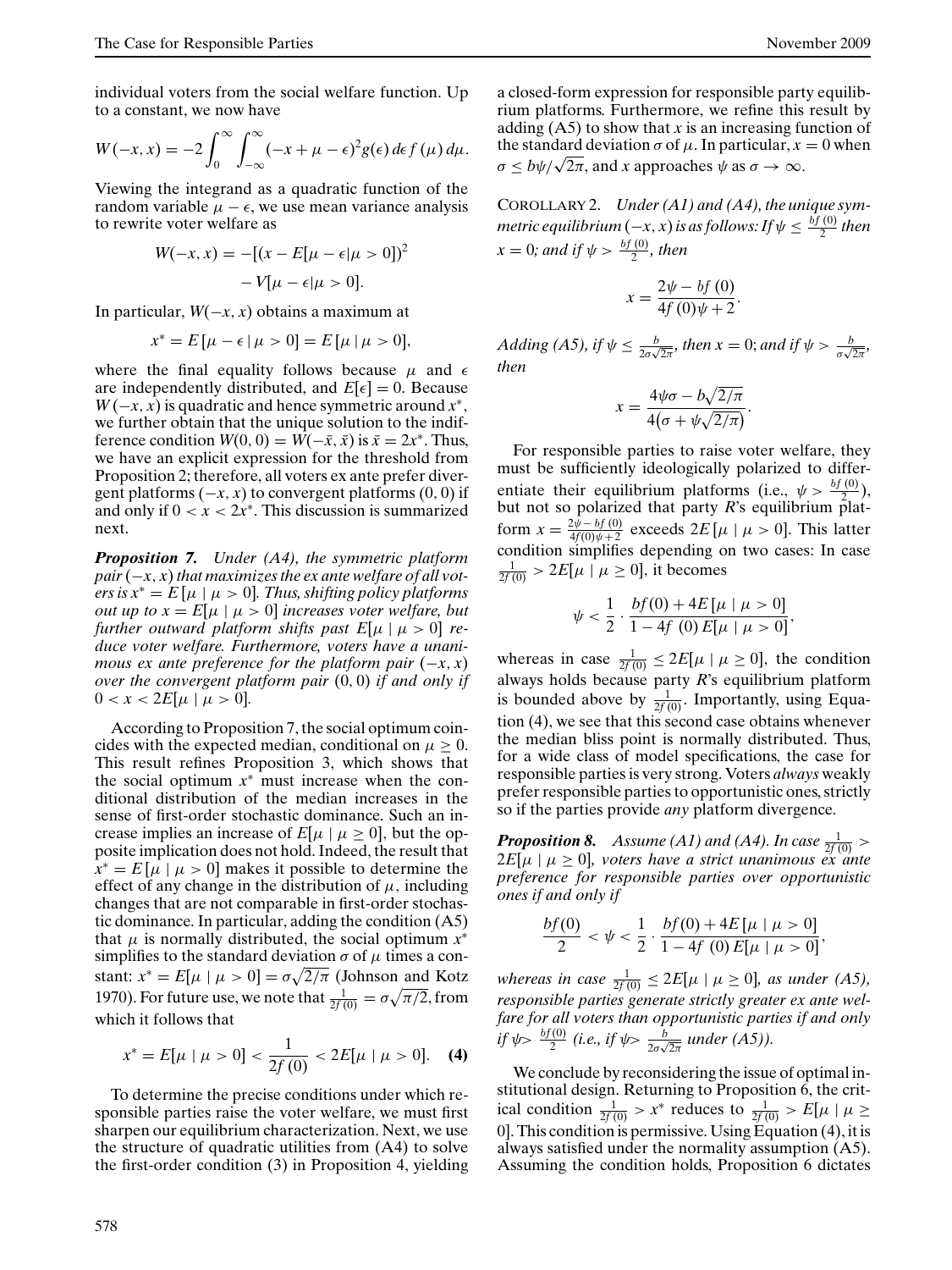that the socially optimal platforms can be achieved by the appropriate choice of office benefits. We equate the first-best platform  $x^* = E[\mu | \mu \ge 0]$  with the responsible party equilibrium platform  $x = \frac{2\psi - bf(0)}{4f(0)\psi + 2}$  and solve to obtain

$$
b^* = \max\left\{0, 2\frac{\psi[1 - 2f(0)E[\mu | \mu > 0]] - E[\mu | \mu > 0]}{f(0)}\right\}.
$$

In particular, responsible parties can achieve the firstbest platforms  $x^*$  in equilibrium whenever  $b^* > 0$ . In this situation, differentiation reveals that  $\frac{\partial b^*}{\partial \psi} > 0$ ,  $\frac{\partial b^*}{\partial y} > 0$ , and  $\frac{\partial b^*}{\partial y} > 0$ . Intuitively, the optimal  $\frac{\partial b^*}{\partial f(0)}$  < 0, and  $\frac{\partial b^*}{\partial E[\mu|\mu>0]}$  < 0. Intuitively, the optimal level of office benefits  $b^*$  increases to offset the centrifugal effect when parties become more ideologically polarized, the likelihood of a close election decreases, or the uncertainty about the median bliss point decreases.

Adding (A5) sharpens these results. The optimal office benefit takes the simple form

$$
b^* = \max\left\{0, 2\sqrt{2\pi}\left(\psi\left(1-\frac{2}{\pi}\right) - \sigma\sqrt{\frac{2}{\pi}}\right)\sigma\right\}.
$$

Differentiation reveals that  $b^*$  increases in  $\sigma$ , the standard deviation of  $\mu$ , for  $\sigma < \bar{\sigma} \equiv \max_{\tau} \{0, \frac{\psi(\pi - 2)}{\sqrt{2\pi}} - 1\},\$ but it decreases in *σ* for  $σ > \bar{σ}$ . In sum, an increase in the variance of  $\mu$ —due to increased polling noise or increased voters' uncertainty about their preferences—–has a nonmonotonic impact on the optimal office benefit. This result reflects that increasing *σ* both decreases*f* (0), which increases *b*<sup>∗</sup>, and increases  $E[\mu | \mu > 0]$ , which reduces  $b^*$ .

#### **CONCLUDING DISCUSSION**

We conclude by discussing the empirical relevance of our analysis. We begin by describing the facts substantiating our analytical framework. Our starting point is the Downsian framework, where voters vote according to well-defined ideological preferences on the left– right spectrum. Although criticized in classical work such as the *American Voter* (Campbell et al. 1960), Converse (1962, 1964), and several subsequent contributions, the assumption of issue preference voting has found strong empirical support (see, e.g., Key 1966, Page and Shapiro 1992, Achen 1975, and, more recently, Ansolabehere, Rodden, and Snyder 2008, and Jessee 2009a, 2009b).

The key point of departure of our model and those of Calvert (1985) and Wittman (1983) from the classical Downsian framework are the following assumptions:

- Parties have mixed motives, caring about both the direct benefits of winning office and the policies implemented by the winning party.
- When parties/candidates choose platforms, there is substantial uncertainty about the preferences over issues that voters will hold on election day.

The first assumption is hardly contentious. After all, Republican candidates systematically present platforms to the right of Democratic candidates. Many researchers have documented this separation (e.g., Budge et al. [2001]; Klingerman et al. [2006], and Poole and Rosenthal [1997]). This assumption constitutes one of the main differences between this article and Bernhardt, Duggan, and Squintani (2009), where candidates are purely office motivated. In that article, the candidates, being ex ante identical, condition their choices of platforms on privately observed polling signals in the same way, so even in the pure strategy equilibria of that model, each candidate locates to the left or right of the other with equal probability. This is ruled out when candidates have policy motivations, unless the degree of ideological polarization is so small that it has no effect on party location. Furthermore, because office-motivated candidates can more easily find profitable deviations, they must be permitted to use mixed strategies to obtain general equilibrium existence in the framework of our previous article.

We now elaborate on our assumption that voters' election day preferences cannot be precisely predicted at the platform presentation stage. One can roughly decompose this uncertainty into two components: (1) the noise in the parties' assessments of voters' preferences at the platform presentation stage; and (2) the extent of uncertainty about the evolution in voter preferences after platforms are chosen, until election day.

The first source of uncertainty reflects factors such as the quality of information acquisition or polling available to parties. Although the craft of polling has improved significantly in recent years, there remains significant uncertainty in trying to determine voter participation rates of populations with different attributes. For example, there was substantial uncertainty over the participation rates of young and minority voters in the 2008 presidential election—–and, to the extent that such groups are more liberal, their participation rates would influence the location of the median voter. So, too, uncertainty arises from trying to disentangle the impact of question wording on survey responses. Often, an apparently innocuous change in the ordering or wording of questions can induce dramatic changes in responses. Rugg (1941) reports an early example, one replicated by Schuman and Presser (1981): Approximately 20% more people were willing "not to allow" public speech against democracy in the U.S., than were willing to "forbid" public speech against democracy. Schuman and Presser also found that the mere order of possible alternatives in questions can induce response changes on the order of 20%. These results have been widely replicated<sup>13</sup> and suggest that voters' preferences are hard to predict.

<sup>&</sup>lt;sup>13</sup> A recent account of these phenomena is reported by Mueller (1994): "One might conclude from this array of results that at the time these polls were conducted, 28 percent of the population was wiling to initiate war, 38 percent was willing to go to war, 46 percent was willing to engage in combat, and 65 percent was willing to use military force—–that is, one could as easily argue that doves outnumbered hawks by two to one as the reverse" (30).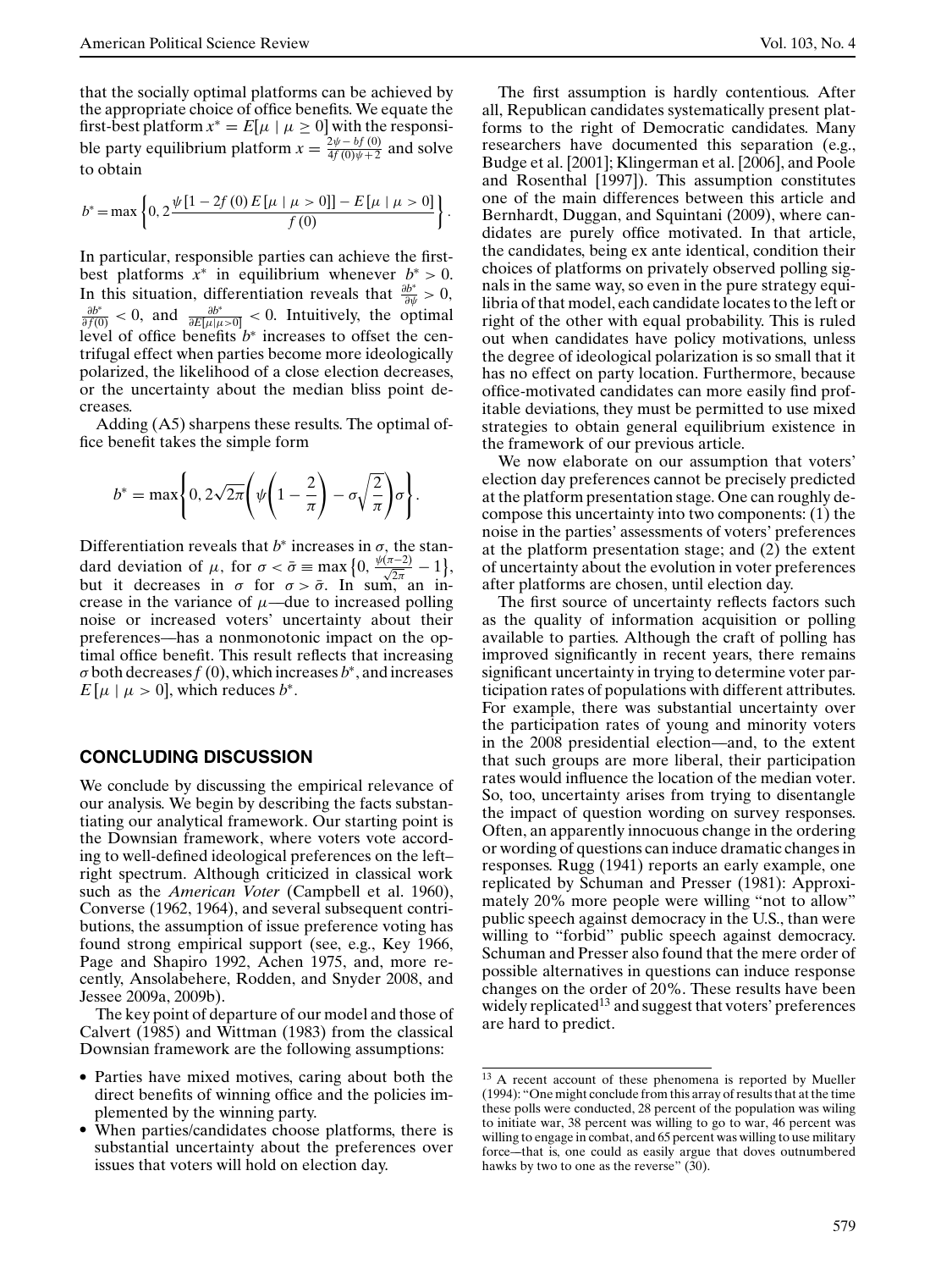The second source of uncertainty about voters' election day preferences is generated by the uncertain evolution of voters' preferences after platforms have been chosen. Indeed, presidential and congressional campaigns last for several months, providing ample time for voters' preferences to change significantly in unpredictable ways.<sup>14</sup> For example, whether most voters will eventually prefer a monetary expansionist policy may depend on new data on the unemployment vs. expected inflation trade-off. Similarly, whether a majority of voters will favor a preemptive war may hinge on new facts regarding the seriousness of the military threat posed by an enemy country. This source of uncertainty is consistent with the possibility that the relative distribution of preferences in the electorate is known quite well to the parties, so that each voter's percentile in the distribution of bliss points may be stable. The key is that the voters' preferences over fixed policy platforms on election day will depend on unpredictable aspects of the political and economic environment. Thus, the stability of the location of the median bliss point reported by Merrill and Grofman (1999) and Adams, Merrill, and Grofman (2005) in the American National Election Studies data may simply suggest that respondents placed themselves on a relative, rather than absolute, scale.<sup>15</sup>

The unpredictable evolution of voters' preferences during election campaigns is largely determined by voters forming their own preferences during the campaign process. There is significant evidence that voters are initially uncertain and ambivalent on issues, and learn or refine their election day preferences as they are exposed to campaign information.<sup>16</sup>*,*<sup>17</sup> The literature on deliberative polling (see, e.g., Fishkin 1997, 2009, and Luskin, Fishkin, and Jowell 2002) provides direct experimental evidence that voters significantly update preferences on the basis of the information to which they are exposed, with opinion changes in the range of 10%–21% (the National Issues Convention). Gilens (2001) finds similar impacts on survey outcomes when respondents are provided policy-relevant information. The related experimental and empirical literature on priming (see, e.g., Iyengar and Kinder 1987) further documents the impact of exposure to information on political preferences. Further evidence for our learning hypothesis is provided by the finding that information is statistically related with opinions on issues in surveys such as the National Election Studies (see Althaus 1998, Bartels 1996, Gilens 2001, and Zaller 1992).

Having discussed the empirical validity of the model, we turn to discuss the normative and positive implications of our analysis. On the normative front, the primary message of the article is contained in Corollary 1, which outlines conditions under which responsible parties raise voter welfare: As long as parties are not too ideologically polarized, the pursuit of policy objectives by political parties does not hurt voters in expectation, and if parties are at all distinct, divergence will help all voters. This message is strengthened in Proposition 8, which shows that in a wide class of models, policy motivation always weakly improves the welfare of all voters. Our comparative statics reveal, perhaps surprisingly, that voter welfare is single-peaked in party polarization because some ideological distinction between the parties can serve to pull the parties apart; however, it may be that too much polarization creates too much divergence, eventually hurting all voters. Office benefits and the likelihood of a tight election have the opposite effect on voter welfare: For example, increasing office benefits from zero draws the parties together, and this can initially raise voter welfare, but further increases eventually produce platform convergence and result in lower voter welfare.

Proposition 3 shows that optimal platform divergence increases as the uncertainty over voters' election day preferences increases. This observation bears important implications. For example, to the extent that more resources are spent on polling in more developed countries, our results prescribe that parties' platforms should diverge by more in less developed countries. We also prescribe greater platform divergence with more heterogeneous populations (e.g., populations featuring more income inequality [see McCarty, Poole, and Rosenthal 2006], greater racial diversity, or less homogeneous age or urban/rural composition) because greater heterogeneity makes it harder to predict participation and hence the median voter. Arguably, we provide stronger prescriptions when comparing local elections in different U.S. states, where the sources of heterogeneity are more limited. For example, platform divergence should be similar in states with similar demographics and similar campaign lengths and polling expenditures. We observe that Shor (2009a, 2009b) documents a wide variation in roll call vote divergence between different states' chambers. This suggests the possibility of a loss in voter welfare due to excessive platform divergence in some states and/or to excessive convergence in others.

Whether party platforms in U.S. politics should have become more or less convergent in recent decades is less clear. Although polling technology improvements suggest that issue preference uncertainty may have decreased, presidential and congressional campaigns have also become progressively longer over the years since 1945, giving more time for voters' preferences to shift between the platform presentation stage and election day. These offsetting effects suggest that platform divergence should not have significantly changed over time. However, there is strong evidence that Congress has grown progressively more polarized (McCarty, Poole, and Rosenthal 2006) since 1945, and

<sup>&</sup>lt;sup>14</sup> An indication of the extent of uncertainty that long political campaigns create is that in October 2007, *The Economist* was predicting a Giuliani-Clinton campaign—–that month the Iowa electronic markets had Hillary Clinton roughly 5 times as likely to win the Democratic nomination as Barack Obama, and Giuliani was five times as likely to win as John McCain.

<sup>&</sup>lt;sup>15</sup> These authors consider data on voter self-placement on a sevenpoint scale in presidential election years 1980–1996. Over that period, the standard deviation of the location of the median self-placement was 0.14.

<sup>&</sup>lt;sup>16</sup> This learning hypothesis is closely related to the theory that Zaller and Feldman (1992) and Zaller (1992) propose on attitude formation.

<sup>&</sup>lt;sup>17</sup> We thank the Editor for suggesting this hypothesis as a justification for our core modeling assumptions.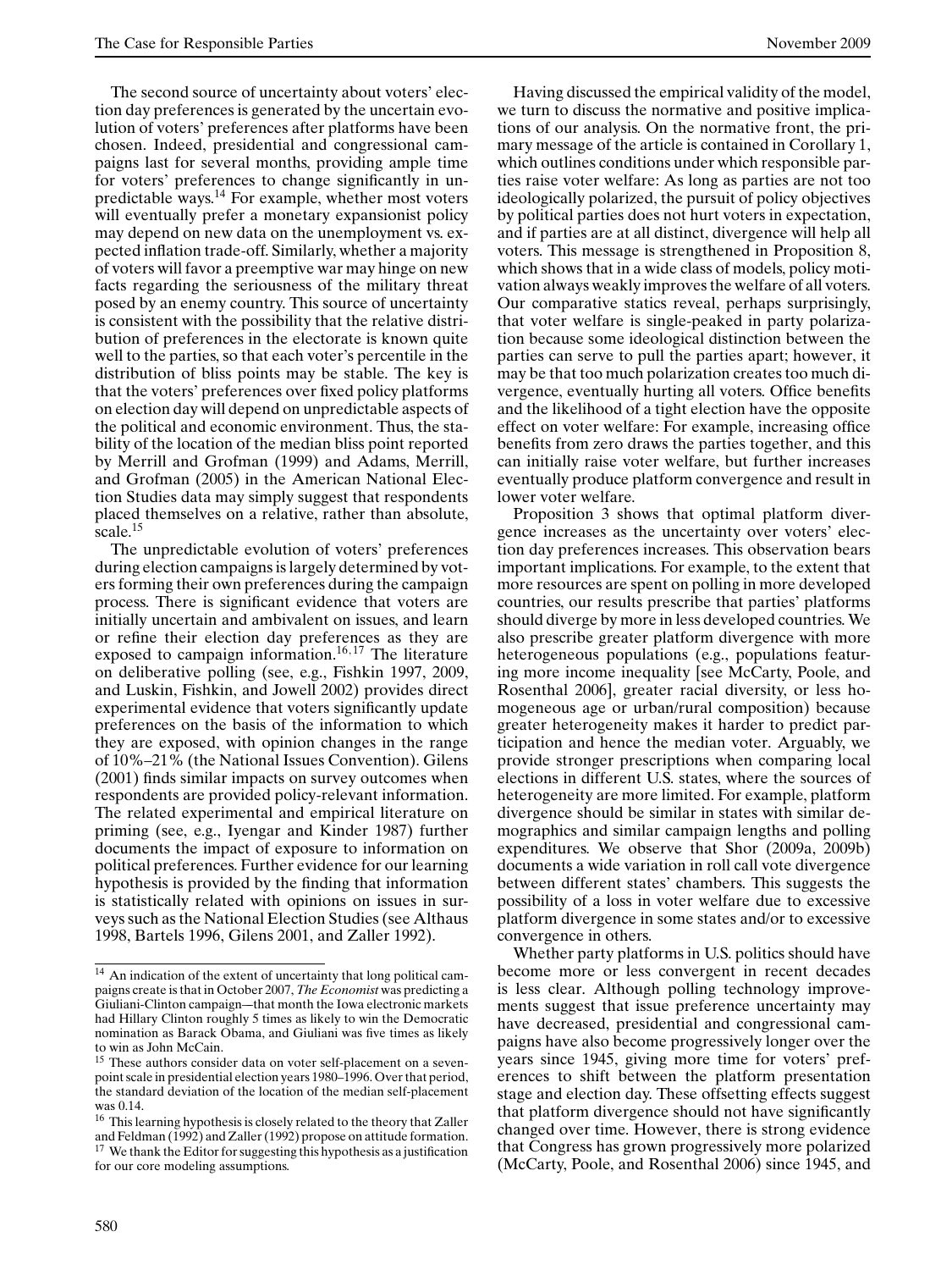weaker evidence of a polarization trend in presidential platforms (Budge et al. 2001; Klingerman et al. 2006). Hence, a normative analysis might suggest that party platforms may have been too convergent in the 1940s (spurring the Manifesto on Responsible Parties), and are too polarized today (as is often claimed by the popular press and by academics such as McCarty, Poole, and Rosenthal 2006).

Having discussed normative implications, we turn to the positive predictions of our equilibrium analysis of responsible parties. By Proposition 4, platforms diverge more when office benefits decrease, when ideological polarization increases, and when uncertainty about voters' preferences increases. This last prediction has important implications for welfare: Both responsible party equilibrium platforms and socially optimal platforms should diverge more when votersa preferences are more uncertain. In this way, the responsible party system embeds a åself-correctingô mechanism. That is, equilibrium platforms tend to change in accordance with changes in socially optimal platforms as votersa uncertainty changes. We also predict that because more heterogeneity in voter demographics (e.g., greater racial diversity, urban/rural composition, age composition, income inequality) presumably gives rise to greater party uncertainty about the ultimate views of the median voter, plausibly reinforced by greater ideological polarization, more heterogeneous polities will feature greater platform divergence. Another positive implication of our analysis is that party platforms should converge more in polities where office benefits are higher. Plausibly, office benefits are larger in larger polities. But the resulting platform convergence effect may be dominated by the platform divergence effects induced by greater heterogeneity in voter demographics.

The challenges to formal testing of these predictions are many. Although one can order the extent of uncertainty in voter preferences across districts (e.g., uncertainty is greater in more heterogeneous districts), estimating levels of uncertainty may be very difficult. This suggests that estimation should exploit relative comparisons across districts. However, even relative comparisons are complicated by the many cross-district sources of heterogeneity in voter preferences, office benefits, and party ideologies. For example, gerrymandering of district boundaries can give rise to extensive district heterogeneity (so that in some districts, the primary becomes the relevant election). This suggests that a more fruitful venue for testing might be in municipal elections, where the sources of "cross-district" heterogeneity are fewer and easier to measure. Furthermore, assessing real office benefits beyond office holder salaries presents challenges in and of itself (see, however, Diermeier, Keane, and Merlo 2005).

Although difficult to test, the relationship between equilibrium party platforms and party ideology is key for the understanding of our analysis of responsible parties' behavior. Indeed, extremization of party ideology may underlie the platform divergence over time that we previously discussed. Our analysis shows that excessive platform divergence can harm the electorate.

Although we have concluded that under reasonable assumptions, responsible parties are always preferable to opportunistic ones, our analysis also shows that to maximize voters' welfare, responsible parties should not be too ideologically polarized. A call for moderation of ideologies may be germane in the current political arena, broadly characterized by a strong dichotomy between ideologically extreme groups that tend to pull party platforms far apart.

# **APPENDIX: PROOFS OF PROPOSITIONS**

*Proof of Proposition 2.* Consider the ex ante welfare of any voter *v* with bliss point *δ* relative to the median voter:

$$
W_{\delta}(-x,x) = \int_{-\infty}^{+\infty} \left[ \int_{-\infty}^{0} w \left( [-x - \mu - \epsilon - \delta] \right) f(\mu) d\mu \right. \\ + \int_{0}^{\infty} w \left( [x - \mu - \epsilon - \delta] \right) f(\mu) d\mu \right] g(\epsilon) d\epsilon.
$$

Differentiating with respect to *x,* yields

$$
\frac{\partial}{\partial x} W_{\delta}(-x, x) = \int_{-\infty}^{+\infty} \left[ \int_{-\infty}^{0} w'(|-x - \mu - \epsilon - \delta|)
$$
\n
$$
\times \frac{\partial}{\partial x} | -x - \mu - \epsilon - \delta| f(\mu) d\mu
$$
\n
$$
+ \int_{0}^{\infty} w'(|x - \mu - \epsilon - \delta|)
$$
\n
$$
\times \frac{\partial}{\partial x} |x - \mu - \epsilon - \delta| f(\mu) d\mu \right] g(\epsilon) d\epsilon
$$
\n
$$
= \int_{-\infty}^{+\infty} \left[ \int_{0}^{\infty} \left[ w'(|-x + \mu - \epsilon - \delta|)
$$
\n
$$
\times \frac{\partial}{\partial x} |-x + \mu - \epsilon - \delta| + w'(|x - \mu - \epsilon - \delta|)
$$
\n
$$
\times \frac{\partial}{\partial x} |x - \mu - \epsilon - \delta| \right] f(\mu) d\mu \right] g(\epsilon) d\epsilon.
$$

Define

$$
\gamma(x, \mu, \epsilon) = w'(|-x + \mu - \epsilon - \delta|) \frac{\partial}{\partial x} | -x + \mu - \epsilon - \delta|
$$

$$
+ w'(|x - \mu - \epsilon - \delta|) \frac{\partial}{\partial x} |x - \mu - \epsilon - \delta|.
$$

Hence, because we integrate over the positive reals,  $\mu > 0$ , there are three cases:

- Case 1:  $\mu \delta \epsilon > 0$  and  $-\mu \delta \epsilon > 0$ . Then  $|\mu \delta \epsilon|$  $|\epsilon| > |- \mu - \delta - \epsilon|$ , because  $\mu > 0$ , and  $\gamma(0, \mu, \epsilon) = -w'$  $(|\mu - \epsilon - \delta|) + w'(|-\mu - \epsilon - \delta|).$
- Case 2:  $\mu \delta \epsilon > 0$  and  $-\mu \delta \epsilon < 0$ . Then  $\gamma(0, \mu, \epsilon)$  $= -w'(|\mu - \epsilon - \delta|) - w'(| - \mu - \epsilon - \delta|).$
- Case 3:  $\mu \delta \epsilon < 0$  and  $-\mu \delta \epsilon < 0$ . Then  $|-\mu \delta|$  $- \epsilon$  >  $|\mu - \delta - \epsilon|$ , because  $\mu > 0$ , and  $\gamma(0, \mu, \epsilon) = w'$  $(|\mu - \epsilon - \delta|) - w'(| - \mu - \epsilon - \delta|).$

In all cases,  $w' < 0$  and  $w'' < 0$  imply  $\gamma(0, \mu, \epsilon) > 0$ .

Let  $\Delta$  be the closure of the support of *h*. We have shown  $\frac{\partial}{\partial x}W_\delta(0,0) > 0$  for all  $\delta$ . Then min{ $x \ge 0 \mid W_\delta(-x, x) =$  $W$ <sup> $<sub>δ</sub>(0, 0)$ } is positive, and as  $W$ <sup> $<sub>δ</sub>(-x, x)$  is strictly concave in</sup></sub></sup></sub>  $x$ , it is continuous in  $\delta$ . Thus, it attains a minimum,  $\bar{x} > 0$ , on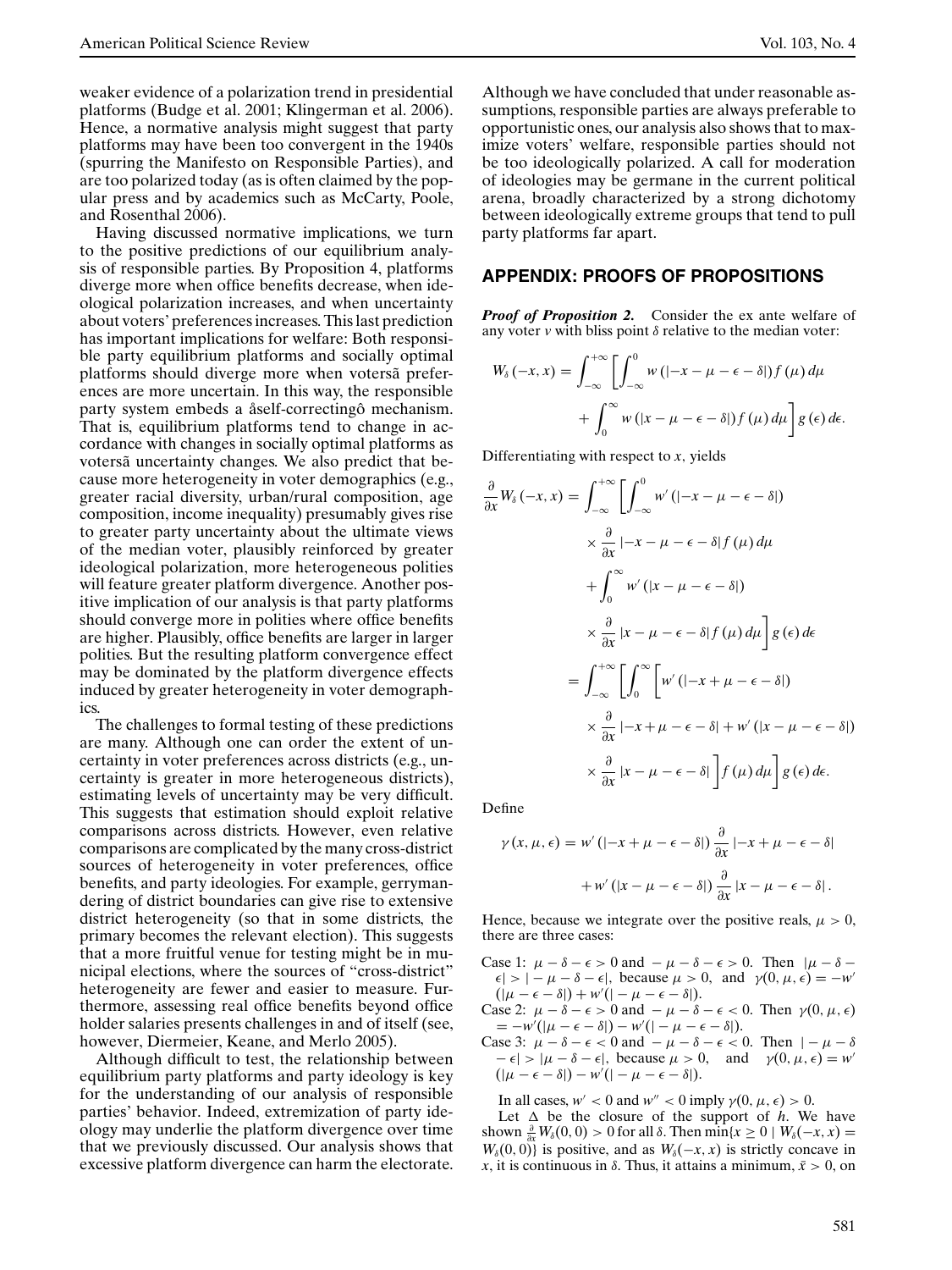the compact set  $\Delta$ . Given  $\delta \in \Delta$ , concavity of  $W_{\delta}(-x, x)$  then implies that  $W_\delta(-x, x) > W_\delta(0, 0)$  if and only if  $x \in (0, \bar{x})$ . ■

*Proof of Proposition 3.* By differentiating Equation (1), we obtain

$$
\int_{-\infty}^{+\infty} \int_{-\infty}^{+\infty} \int_{-\infty}^{0} w' (|\,-x - \mu - \delta_{\nu} - \epsilon_{\nu}|)
$$
  
\n
$$
\times \frac{\partial |\,-x - \mu - \delta_{\nu} - \epsilon_{\nu}|}{\partial x} f (\mu) d\mu g (\epsilon_{\nu}) d\epsilon_{\nu} h (\delta_{\nu}) d\delta_{\nu}
$$
  
\n
$$
+ \int_{-\infty}^{+\infty} \int_{-\infty}^{+\infty} \int_{0}^{\infty} w' (|\,x - \mu - \delta_{\nu} - \epsilon_{\nu}|)
$$
  
\n
$$
\times \frac{\partial |\,x - \mu - \delta_{\nu} - \epsilon_{\nu}|}{\partial x} f (\mu) d\mu g (\epsilon_{\nu}) d\epsilon_{\nu} h (\delta_{\nu}) d\delta_{\nu}
$$
  
\n
$$
= \int_{-\infty}^{+\infty} \int_{-\infty}^{+\infty} \int_{0}^{\infty} w' (|\,-x + \mu + \delta_{\nu} + \epsilon_{\nu}|)
$$
  
\n
$$
\times \frac{\partial |\,-x + \mu + \delta_{\nu} + \epsilon_{\nu}|}{\partial x} f (\mu) d\mu g (\epsilon_{\nu}) d\epsilon_{\nu} h (\delta_{\nu}) d\delta_{\nu}
$$
  
\n
$$
+ \int_{-\infty}^{+\infty} \int_{-\infty}^{+\infty} \int_{0}^{\infty} w' (|\,x - \mu - \delta_{\nu} - \epsilon_{\nu}|)
$$
  
\n
$$
\times \frac{\partial |\,x - \mu - \delta_{\nu} - \epsilon_{\nu}|}{\partial x} f (\mu) d\mu g (\epsilon_{\nu}) d\epsilon_{\nu} h (\delta_{\nu}) d\delta_{\nu}
$$
  
\n
$$
= \int_{-\infty}^{+\infty} \int_{-\infty}^{+\infty} \int_{0}^{\infty} \left[ 2w' (|\,x - \mu - \delta_{\nu} - \epsilon_{\nu}|) \right]
$$
  
\n
$$
\times \frac{\partial |\,x - \mu - \delta_{\nu} - \epsilon_{\nu}|}{\partial x} \right] f (\mu) d\mu g (\epsilon_{\nu}) d\epsilon_{\nu} h (\delta_{\nu}) d\delta_{\nu}
$$
  
\n
$$
= \int_{-\infty}^{+\infty} \int_{-\infty}
$$

Setting this equation to zero, we recover Equation (2). By Proposition 2, the solution  $x^*$  of Equation (2) is strictly greater than zero.

Consider a first-order stochastic increase from  $f(\cdot | \mu \ge 0)$ to  $\hat{f}(\cdot | \mu \ge 0)$ , and let  $x^*$  and  $\hat{x}^*$  be the associated social optima. For any fixed *x,*

$$
\int_{\max\{0,x-(\delta_v+\epsilon_v)\}}^{+\infty} w'(-x+\mu+\delta_v+\epsilon_v) f(\mu) d\mu
$$
  
\n
$$
\geq \int_{\max\{0,x-(\delta_v+\epsilon_v)\}}^{+\infty} w'(-x+\mu+\delta_v+\epsilon_v) \hat{f}(\mu) d\mu
$$

as  $w' < 0$ ,  $w'(|y|)$  is decreasing in *y* due to concavity of *w*, and  $F(\mu | \mu \ge 0) \ge \hat{F}(\mu | \mu \ge 0)$ ,  $\forall \mu$ . Furthermore,

$$
\int_0^{\max\{0, x - (\delta_v + \epsilon_v)\}} w'(x - \mu - \delta_v - \epsilon_v) f(\mu) d\mu
$$
  

$$
\leq \int_0^{\max\{0, x - (\delta_v + \epsilon_v)\}} w'(x - \mu - \delta_v - \epsilon_v) \hat{f}(\mu) d\mu
$$

for the same reason, and at least one of the inequalities is strict, as  $F(\mu \mid \mu \ge 0) > \hat{F}(\mu \mid \mu \ge 0)$ , for some  $\mu$ . Hence, it must be that

$$
0 > \int_{-\infty}^{+\infty} \int_{-\infty}^{+\infty} \left[ - \int_{0}^{\max\{0, x^{*} - (\delta_{v} + \epsilon_{v})\}} w' \right. \times (x^{*} - \mu - \delta_{v} - \epsilon_{v}) \hat{f}(\mu) d\mu
$$
  
+ 
$$
\int_{\max\{0, x^{*} - (\delta_{v} + \epsilon_{v})\}}^{+\infty} w'(-x^{*} + \mu + \delta_{v} + \epsilon_{v}) \hat{f}(\mu) d\mu
$$
  
×  $g(\epsilon_{v}) d\epsilon_{v} h(\delta_{v}) d\delta_{v}.$  (5)

Viewing the right-hand side of Equation (5) as a function of *x*, observe that it is increasing in *x*, as both

$$
\frac{\partial}{\partial x} \left[ \int_{\max\{0, x - (\delta_v + \epsilon_v)\}}^{\infty} w'(-x + \mu + \delta_v + \epsilon_v) \hat{f}(\mu) d\mu \right]
$$
\n
$$
= - \int_{\max\{0, x - (\delta_v + \epsilon_v)\}}^{\infty} w''(-x + \mu + \delta_v + \epsilon_v) \hat{f}(\mu) d\mu
$$
\n
$$
- \chi(x - (\delta_v + \epsilon_v) \ge 0) w'(0) \hat{f}(x - (\delta_v + \epsilon_v)) > 0,
$$

where  $\chi$  ( $x - (\delta_y + \epsilon_y) \ge 0$ ) equals one if the inequality  $x (\delta_v + \epsilon_v) \geq 0$  holds and equals zero otherwise, and

$$
\frac{\partial}{\partial x} \int_0^{\max\{0, x - (\delta_v + \epsilon_v)\}} w'(x - \mu - \delta_v - \epsilon_v) \hat{f}(\mu) d\mu
$$
\n
$$
= \int_0^{\max\{0, x - (\delta_v + \epsilon_v)\}} w''(x - \mu - \delta_v - \epsilon_v) \hat{f}(\mu) d\mu
$$
\n
$$
+ \chi(x - (\delta_v + \epsilon_v) \ge 0) w'(0) \hat{f}(x - (\delta_v + \epsilon_v)) < 0.
$$

It follows that to restore equality, *x* must increase (i.e.,  $\hat{x}^*$  > *x*<sup>∗</sup>).

*Proof of Sufficient Conditions for (A2).* Letting  $y = \psi - x$ , (A2) is implied by

$$
\frac{w''(y) \Delta}{w'(y + \Delta) - w'(y)} > \frac{w'(y) \Delta}{w(y + \Delta) - w(y)}
$$
  
for all  $\Delta > 0$  and  $y > 0$ . (6)

Let  $f = w'$  and  $g = w$ , and suppose that  $g(y) = h(f(y))$ , where *h* is a strictly increasing, strictly concave function. Note that

$$
\frac{w''(y) \Delta}{w'(y + \Delta) - w'(y)} - \frac{w'(y) \Delta}{w(y + \Delta) - w(y)}
$$
\n
$$
= \frac{f'(y) \Delta}{f(y + \Delta) - f(y)} - \frac{g'(y) \Delta}{g(y + \Delta) - g(y)}
$$
\n
$$
= \frac{f'(y) \Delta}{f(y + \Delta) - f(y)} - \frac{h'(f(y))f'(y) \Delta}{h(f(y + \Delta)) - h(f(y))}
$$
\n
$$
\alpha - \frac{1}{f(y + \Delta) - f(y)} + \frac{h'(f(y))}{h(f(y + \Delta)) - h(f(y))}
$$
\n
$$
= \frac{1}{\delta} + \frac{h'(f(y))}{h(f(y) - \delta) - h(f(y))}
$$
\n
$$
\alpha \left( \frac{h'(f(y)) \delta}{h(f(y) - \delta) - h(f(y))} \right)
$$
\n
$$
\alpha \left[ h(f(y)) - h(f(y) - \delta) \right] - h'(f(y)) \delta,
$$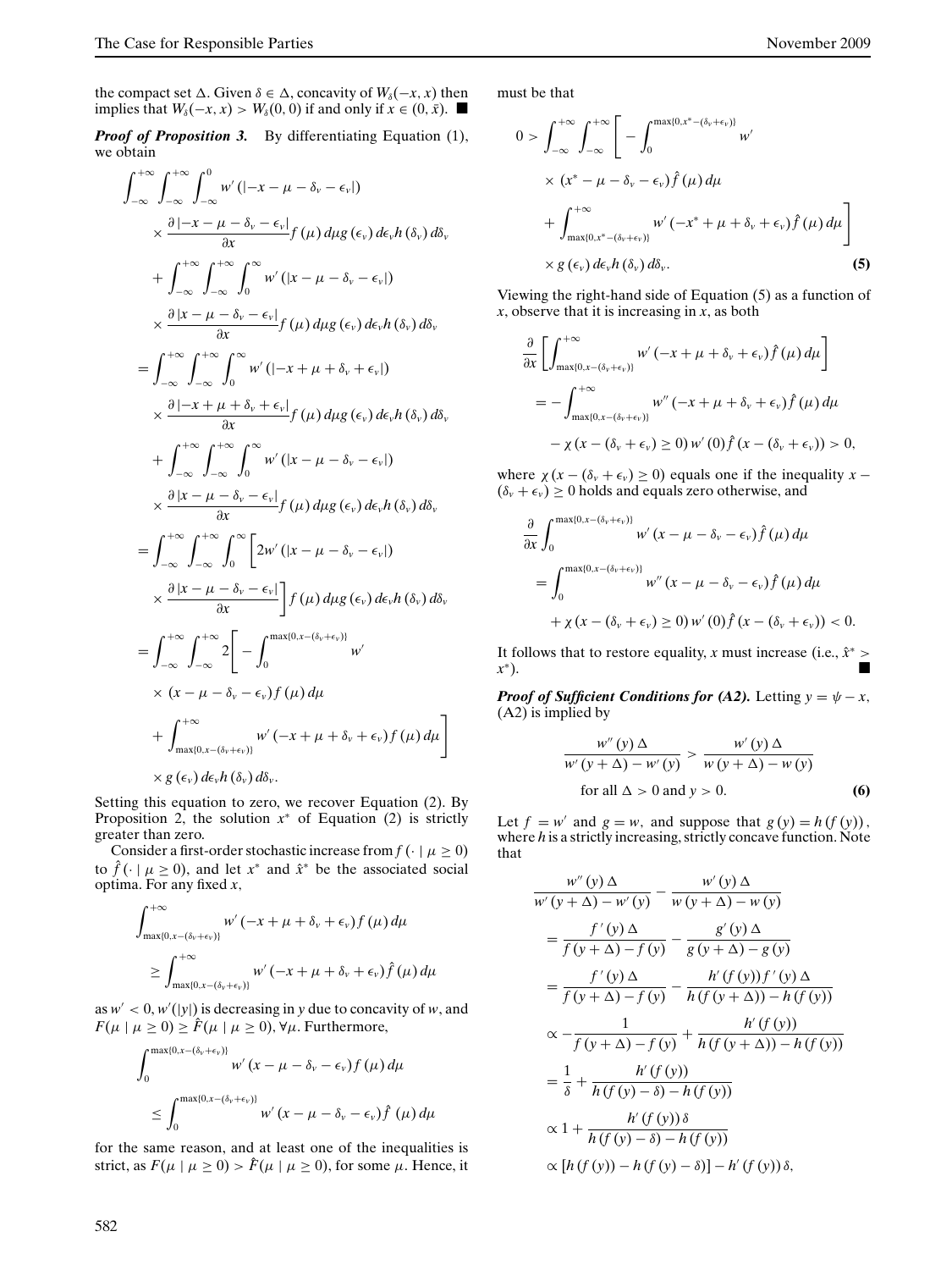where the first proportionality sign follows from  $f'(y) =$  $w''(y) < 0$ , the third equality follows letting  $\delta = f(y)$  –  $f(y + \Delta) > 0$ , and the last proportionality sign follows because  $h(f(y) - \delta) - h(f(y)) < 0$ . Hence, condition (6) is equivalent to  $h(f(y)) - h(f(y) - \delta) > h'(f(y)) \delta$ , which is implied by strict concavity of *h.* We conclude that condition  $(A2)$  is satisfied if the function *w* is a strictly increasing and strictly concave transformation of its derivative *w .*

To show that condition (A2) is satisfied by all power loss functions  $w(|x|) = -|x|^{\alpha}$ , with  $\alpha > 1$ , we cannot use the previous result because *w* is not necessarily a strictly increasing and strictly concave transformation of its derivative *w .* Thus, we define  $\tilde{w}(|x|) = -w(|x|) = |x|^{\alpha}$ . Noting that  $\tilde{w} = -w$ ,  $\tilde{w}' = -w'$  and  $\tilde{w}'' = -w''$ , condition (6) is equivalent to

$$
\frac{\tilde{w}''(y) \Delta}{\tilde{w}'(y + \Delta) - \tilde{w}'(y)} > \frac{\tilde{w}'(y) \Delta}{\tilde{w}(y + \Delta) - \tilde{w}(y)}
$$
  
for all  $y > 0$  and  $\Delta > 0$ .

*,*

Similar to the previous result, we let  $f(x) \equiv \tilde{w}'(|x|) = \alpha |x|^{\alpha-1}$ and  $g(x) \equiv \tilde{w}(x) = |x|^{\alpha}$ , and we note that  $g(x) = h(f(x))$ , where the function  $h(f(x)) \equiv (f(x)/\alpha)^{\frac{\alpha}{\alpha-1}}$  is strictly increasing and strictly convex. We obtain

$$
\frac{\tilde{w}''(y)\Delta}{\tilde{w}'(y+\Delta)-\tilde{w}'(y)} - \frac{\tilde{w}'(y)\Delta}{\tilde{w}(y+\Delta)-\tilde{w}(y)}
$$
\n
$$
= \frac{f'(y)\Delta}{f(y+\Delta)-f(y)} - \frac{g'(y)\Delta}{g(y+\Delta)-g(y)}
$$
\n
$$
= \frac{f'(y)\Delta}{f(y+\Delta)-f(y)} - \frac{h'(f(y))f'(y)\Delta}{h(f(y+\Delta))-h(f(y))}
$$
\n
$$
\alpha \frac{1}{f(y+\Delta)-f(y)} - \frac{h'(f(y))}{h(f(y+\Delta))-h(f(y))}
$$
\n
$$
= \frac{1}{\rho} - \frac{h'(f(y))}{h(f(y)+\rho)-h(f(y))}
$$
\n
$$
\alpha 1 - \frac{h'(f(y))\rho}{h(f(y)+\rho)-h(f(y))} \alpha h(f(y)+\rho)
$$
\n
$$
-h(f(y)) - h'(f(y))\rho > 0,
$$

where the first proportionality sign follows from  $f'(y) =$  $\tilde{w}''(y) > 0$ , the third equality follows letting  $\rho = f(y + \Delta)$  $f(y) > 0$ , the second proportionality sign follows from  $h(f(y) + \rho) - h(f(y)) > 0$ , and the last inequality follows because *h* is strictly convex.

*Proof of Proposition 4.* Given locations  $x_L < x_R$ , party R wins the election whenever  $\mu$  >  $[x_L + x_R]/2$ , so party *R* wins with probability  $1 - F([x_L + x_R]/2)$ . Given  $x_L = x_R$ , party R wins with probability one half, creating a payoff discontinuity. Suppose that *L* chooses a location  $-x < 0$ . Because  $\psi \ge 0$ (i.e., the bliss point of *R* is positive), party *R* will never choose a location *xR <* −*x.* Hence, party *R* maximizes

$$
U(-x, x_R)
$$
  
= 
$$
\begin{cases} w(|-x-\psi|) F([-x+x_R]/2) & \text{if } -x < x_R \\ + [w(|x_R-\psi|)+b][1-F([-x+x_R]/2)] \\ w(|-x_R-\psi|)+\frac{1}{2}b & \text{if } -x = x_R, \end{cases}
$$

which is differentiable whenever  $-x < x_R$  or  $-x = x_R = 0$ . Differentiating, we obtain

$$
\frac{\partial}{\partial x_R} U(-x, x_R) = w(|-x - \psi|) \frac{f([-x + x_R]/2)}{2}
$$

$$
+ w'(|x_R - \psi|) \frac{\partial |x_R - \psi|}{\partial x_R} [1 - F([-x + x_R]/2)]
$$

$$
+ [w(|x_R - \psi|) + b] \left[ -\frac{f([-x + x_R]/2)}{2} \right].
$$

We first establish that the platform  $x_R$  maximizing  $U(-x, x_R)$ is such that  $x_R \leq \psi$ . In case  $x_R > \psi$ , define  $x' = \min\{x, \psi\}$ , and note that  $F([-x + x_R]/2) \le 1/2$  and

$$
U(-x, x') - U(-x, x_R)
$$
  
=  $w(x + \psi)[F([-x + x']/2) - F([-x + x_R]/2)]$   
+  $[w(\psi - x') + b][1 - F([-x + x']/2)]$   
-  $[w(|\psi - x_R|) + b][1 - F([-x + x_R]/2)]$   
=  $[w(\psi - x') + b - w(x + \psi)][F([-x + x_R]/2)$   
-  $F([-x + x']/2)] + [w(\psi - x') - w(|\psi + x_R])]$   
×  $[1 - F([-x + x_R]/2)].$ 

Furthermore,  $w(\psi - x') + b > w(x + \psi)$ , and either  $F([-x + \psi])$  $\{x_R\}/2$ ) *>*  $F([-x + x']/2)$  or  $F([-x + x_R]/2)$  < 1. We conclude that  $\overline{U}(-x, x') > U(-x, x_R)$ , so  $x_R$  is not a maximizer, as claimed.

We now show that given  $x \in [0, \psi]$ , there is at most one solution to the first-order condition  $\frac{\partial}{\partial x_R} U(-x, x_R) = 0$  on the interval  $(-x, \psi]$  (or on  $[-x, \psi]$  if  $-x = 0$ ), and if there is one, then it is the unique maximizer of  $U(-x, x_R)$  on  $(-x, \psi)$  (or on  $[-x, \psi]$  if  $-x = 0$ ). Consider

$$
\frac{\partial^2}{\partial x_R^2} U(-x, x_R)
$$
\n
$$
= w (|-x - \psi|) \frac{f'([-x + x_R]/2)}{4}
$$
\n
$$
+ w'' (|x_R - \psi|) \left(\frac{\partial |x_R - \psi|}{\partial x_R}\right)^2 [1 - F ([-x + x_R]/2)]
$$
\n
$$
- w' (|x_R - \psi|) \frac{\partial |x_R - \psi|}{\partial x_R} \frac{f ([-x + x_R]/2)}{2}
$$
\n
$$
+ w' (|x_R - \psi|) \frac{\partial |x_R - \psi|}{\partial x_R} \left[-\frac{f ([-x + x_R]/2)}{2}\right]
$$
\n
$$
+ [b + w (|x_R - \psi|)] \left[-\frac{f' ([-x + x_R]/2)}{4}\right]
$$
\n
$$
= [w (x + \psi) - b - w ( \psi - x_R)] \frac{f' ([-x + x_R]/2)}{4}
$$
\n
$$
+ w'' ( \psi - x_R) [1 - F ([-x + x_R]/2)]
$$
\n
$$
+ w' (\psi - x_R) f ([-x + x_R]/2).
$$

Rewriting the first derivative as

$$
\frac{\partial U(-x, x_R)}{\partial x_R} = \left[ w(x + \psi) - b - w(\psi - x_R) \right] \frac{f((-x + x_R]/2)}{2}
$$

$$
- w'(\psi - x_R) \left[ 1 - F([-x + x_R]/2) \right],
$$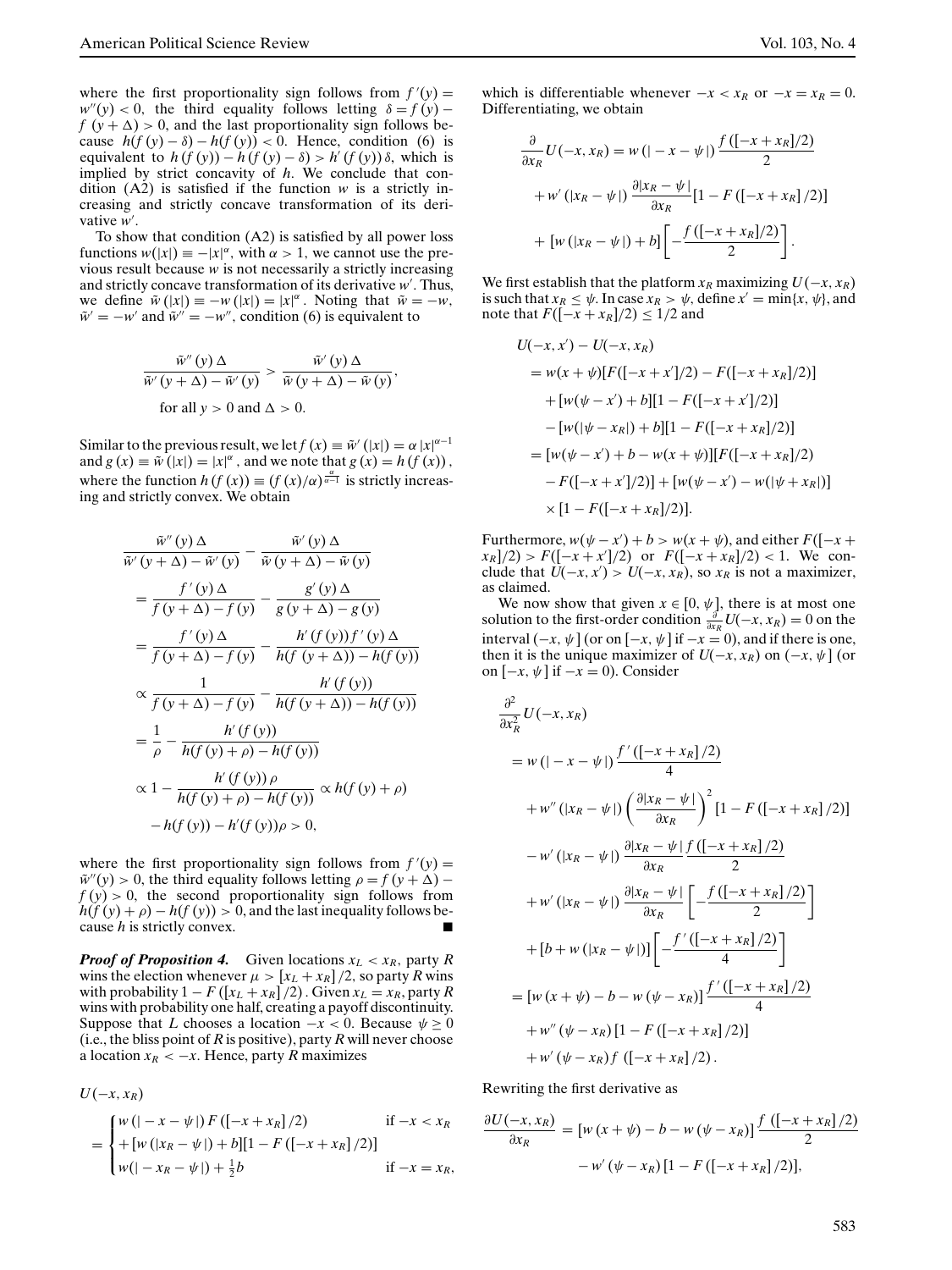we substitute the first-order condition into the second derivative to obtain

$$
\frac{\partial^2}{\partial x_R^2} U(-x, x_R) \Big|_{\frac{\partial}{\partial x_R} U(-x, x_R) = 0}
$$
\n
$$
= [w (x + \psi) - b - w (\psi - x_R)] \frac{f'([-x + x_R]/2)}{4}
$$
\n
$$
+ w'' (\psi - x_R) [1 - F ([-x + x_R]/2)]
$$
\n
$$
+ [w (x + \psi) - w (\psi - b - x_R)]
$$
\n
$$
\times \frac{f ([-x + x_R]/2)}{2[1 - F ([-x + x_R]/2)]} f ([-x + x_R]/2)
$$
\n
$$
< \frac{1}{2} [w (x + \psi) - b - w (\psi - x_R)]
$$
\n
$$
\times \left[ \frac{f'([-x + x_R]/2)}{2} + \frac{f ([-x + x_R]/2)^2}{[1 - F ([-x + x_R]/2)]} \right]
$$
\n
$$
\propto - \left[ \frac{f'([[-x + x_R]/2)}{2} + \frac{f ([-x + x_R]/2)^2}{[1 - F ([-x + x_R]/2)]} \right] \le 0,
$$

where the last inequality follows from (A1). We have shown that every solution to the first-order condition satisfies the second-order sufficient condition for a strict local maximizer. Therefore, by continuity, the solutions are locally isolated. Consider any such solution  $x_1$ , and if  $x_1$  is not unique, suppose there is a solution greater than  $x_1$ . Because the set of solutions is compact, we may choose  $x_2$ to be the next solution (i.e., if *y* solves Equation (3) and  $y < x_2$ , then  $y \le x_1$ ). Assume without loss of generality that  $U(-x, x_1) \ge U(-x, x_2)$ . Because  $x_2$  is a strict local maximizer, it follows that  $\min\{U(-x, y) \mid y \in [x_1, x_2]\}$  <  $U(-x, x_2)$ . But then this minimum must be achieved at some  $y \in (x_1, x_2)$ , and *y* must solve the first-order condition, a contradiction. Therefore, there is at most one solution to the first-order condition; and if there is a solution, then a similar argument implies that it is the unique maximizer, as claimed.

We next claim that given  $x \in [0, \psi]$ , there is a unique best response  $r(x)$  to  $-x$  restricted to [0,  $\psi$ ] for party *R*. That is, there is a unique policy  $x_R \in [0, \psi]$  such that for all  $y \in [0, \psi]$ , we have  $U(-x, x_R) \ge U(-x, y)$ . Existence follows from continuity. To prove uniqueness, suppose *y* and *y* are distinct best responses restricted to  $[0, \psi]$ . Then  $y, y' \in \{0, \psi\}$ , for if  $y \in (0, \psi)$ , then *y* satisfies the first-order condition and, by the previous argument, is the unique best response for party *R*. Thus, 0 and *ψ*are both best responses restricted to [0*, ψ*]. But then  $U(-x, \cdot)$  achieves a minimum, say *y*, on [0,  $\psi$ ], but then *y* satisfies the first-order condition and is the unique best response, a contradiction that establishes the claim.

That the mapping  $r: [0, \psi] \to [0, \psi]$  so defined is continuous follows directly from an application of the theorem of the maximum. By Brower's theorem,*r* admits a fixed point, say *x*, and we claim that (−*x, x*) is a symmetric equilibrium. By symmetry of the parties, arguments for party *R* can be modified to fit party *L*, so we need only show that party *R* cannot deviate profitably to a platform *y* such that  $-x \leq y < 0$ . In particular, we are concerned with the case  $x > 0$ . If  $x \in (0, \psi)$ , then as a local maximizer, it satisfies the first-order condition and, by the previous arguments, is a best response over the interval (−*x,ψ*]. If *x* = *ψ*, then there cannot be a better response *y <* 0, for otherwise *U*(−*x,* ·) achieves a minimum, say *y*, on [*y, ψ*], but then *y* satisfies the first-order condition and is the unique best response, a contradiction. Therefore,  $(-x, x)$  is indeed a symmetric equilibrium.

We now restrict attention to symmetric equilibria, imposing  $-x_L = x_R = x$ . The first-order condition characterizing a symmetric equilibrium  $(-x, x)$  with  $x \in (0, \psi)$  is

$$
\frac{\partial}{\partial x_R} U(-x, x_R) \Big|_{x_R = x} = w(x + \psi) \frac{f(0)}{2} - w'(\psi - x) \frac{1}{2}
$$

$$
- [w(\psi - x) + b] \frac{f(0)}{2} = 0,
$$

or equivalently,

$$
\frac{w'(\psi - x)}{w(x + \psi) - w(\psi - x) - b} = f(0).
$$
 (7)

Note that the left-hand side of Equation (7) is strictly decreasing in *x*, so it has at most one solution. Evaluated at  $x = \psi$ , the left-hand side of Equation (7) equals zero, so  $\frac{\partial}{\partial x_R} U(-\psi, x_R)|_{x_R=\psi}$  < 0, and we conclude that  $(-\psi, \psi)$  cannot be an equilibrium. We consider three remaining cases. If  $-w'(\psi)/b < f(0)$ , then the left-hand side of Equation (7) evaluated at  $x = 0$  is less than  $f(0)$ , Equation (7) has no solution, and

$$
\frac{\partial}{\partial x_R} U(0, x_R) \bigg|_{x_R = 0} = -b \frac{f(0)}{2} - w'(\psi) / 2 < 0,
$$

so  $x_R = x_L = 0$  is the unique symmetric equilibrium. If  $-w'(\psi)/b = f(0)$ , then  $x = 0$  is the unique solution of Equation (7), and (0*,* 0) is the unique symmetric equilibrium. Finally, if  $-w'(\psi)/b > f(0)$ , then the left-hand side of Equation (7) evaluated at  $x = 0$  is greater than  $f(0)$ , while evaluated at  $\psi$  it is equal to zero and less than  $f(0)$ . Therefore, by the intermediate value theorem, Equation (7) as a positive solution, which is unique and then characterizes the unique symmetric equilibrium.

Provided that  $x \in (0, \psi)$ , the equation defining the equilibrium is

$$
\phi(\psi, x, f(0), b)
$$
  
\n
$$
\equiv -w'(\psi - x) + f(0)[w(x + \psi) - w(\psi - x) - b] = 0.
$$

The comparative statics follow from the implicit function theorem:

$$
\frac{\partial x}{\partial \psi} = -\frac{\phi_{\psi}(\psi, x, f(0), b)}{\phi_{x}(\psi, x, f(0), b)}
$$
\n
$$
= -\frac{w''(\psi - x) + f(0)[w'(x + \psi) - w'(\psi - x)]}{w''(\psi - x) + f(0)[w'(x + \psi) + w'(\psi - x)]}
$$
\n
$$
\propto -w''(\psi - x) + f(0)[w'(x + \psi) - w'(\psi - x)]
$$
\n
$$
= -w''(\psi - x) + \frac{w'(\psi - x)}{w(x + \psi) - w(\psi - x)}
$$
\n
$$
\times [w'(x + \psi) - w'(\psi - x)]
$$
\n
$$
\propto \frac{w''(\psi - x)}{w'(\psi - x)} - \frac{w'(x + \psi) - w'(\psi - x)}{w(x + \psi) - w(\psi - x)} > 0,
$$

where the inequality follows from (A2). Furthermore,

$$
\frac{\partial x}{\partial f(0)} = -\frac{\phi_{f(0)}(\psi, x, f(0), b)}{\phi_x(\psi, x, f(0), b)}
$$
  
= 
$$
-\frac{w(x + \psi) - w(\psi - x) - b}{w''(\psi - x) + f(0)[w'(x + \psi) + w'(\psi - x)]}
$$
  

$$
\propto w(x + \psi) - w(\psi - x) - b < 0,
$$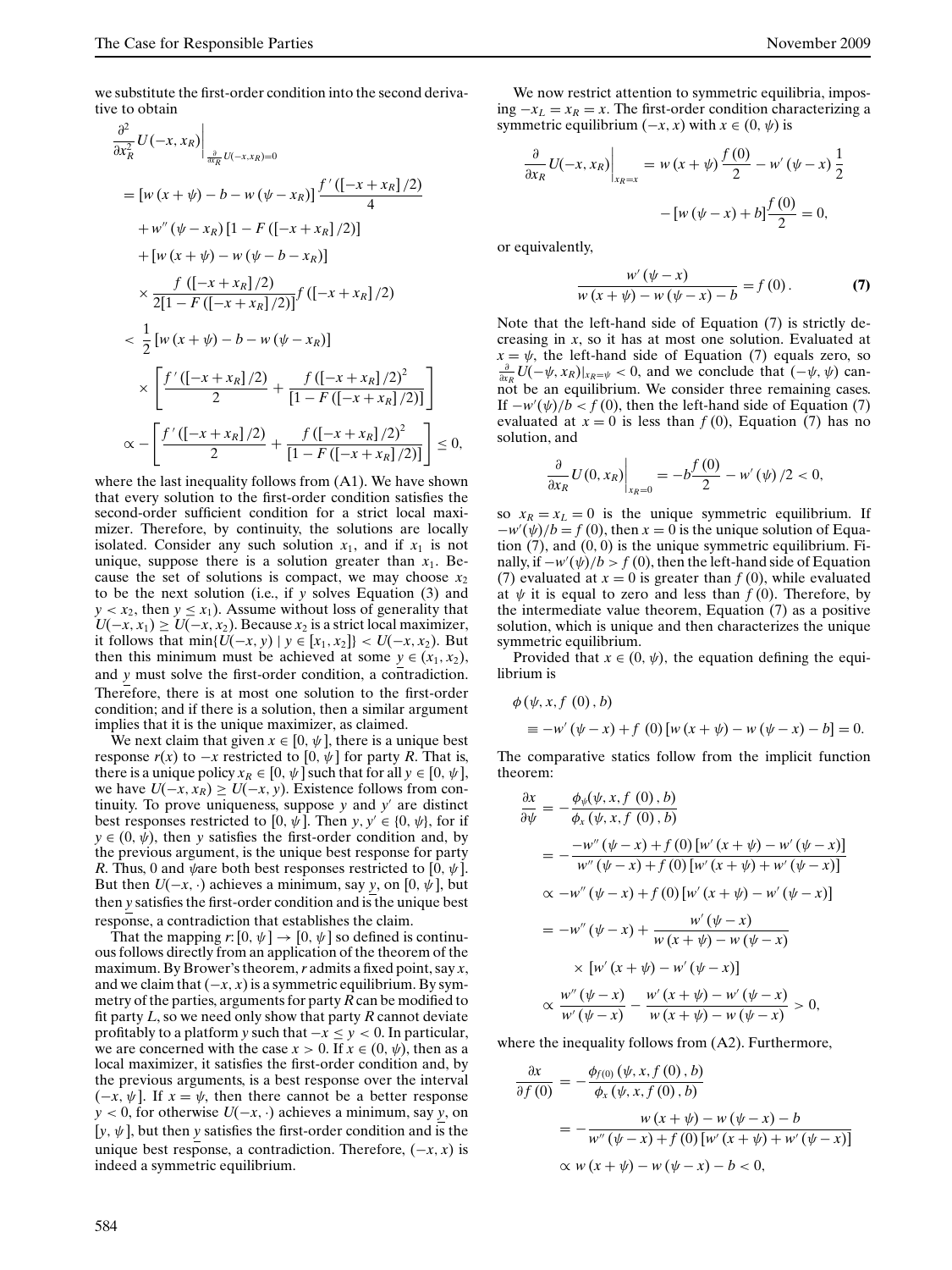and, finally,

$$
\frac{\partial x}{\partial b} = -\frac{\phi_b(\psi, x, f(0), b)}{\phi_x(\psi, x, f(0), b)}
$$
  
= 
$$
-\frac{f(0)}{w''(\psi - x) + f(0)[w'(x + \psi) + w'(\psi - x)]}
$$
  

$$
\propto -f(0) < 0.
$$

*Proof of Proposition 5.* As a first step, let  $z > 0$  be arbitrary, and consider  $\psi > z$ . Then

$$
\int_{\psi-z}^{\psi+z} \frac{w''(x)}{w'(x)} dx = \ln(-w'(\psi+z)) - \ln(-w'(\psi-z))
$$
  
= 
$$
\ln\left(\frac{w'(\psi+z)}{w'(\psi-z))}\right).
$$

Because we assume  $w''(x)/w'(x) \to 0$  for all  $x \in [\psi - z, \psi + \psi]$ *z*] as  $\psi \rightarrow \infty$ , this integral goes to zero; equivalently,

$$
\ln\left(\frac{w'(\psi+z)}{w'(\psi-z)}\right)\to 0 \text{ as } \psi \to 0,
$$

which implies  $w'(\psi + z)/w'(\psi - z) \rightarrow 1$ . By concavity, we have

$$
\frac{w'(\psi - z)}{w'(\psi - z)2z - b} \ge \frac{w'(\psi - z)}{w(\psi + z) - w(\psi - z) - b} \ge \frac{w'(\psi - z)}{w'(\psi + z)2z - b}.
$$

Dividing the numerator and denominator in the surrounding inequalities by  $w'(\psi - z)$ , we then have

$$
\frac{1}{2z - \frac{b}{w'(\psi - z)}} \ge \frac{w'(\psi - z)}{w(\psi + z) - w(\psi - z) - b} \ge \frac{1}{\frac{w'(\psi + z)}{w'(\psi - z)} 2z - \frac{b}{w'(\psi - z)}}.
$$

By assumption,  $b/w'(\psi - z) \to 0$  as  $\psi \to \infty$ , and we have shown that  $w'(w+z)/w'(w-z) \rightarrow 1$ , and, therefore,

$$
\lim_{\psi \to \infty} \frac{1}{2z - \frac{b}{w'(\psi - z)}} = \lim_{\psi \to \infty} \frac{1}{\frac{w'(\psi + z)}{w'(\psi - z)} 2z - \frac{b}{w'(\psi - z)}} = \frac{1}{2z}.
$$

We conclude that for all  $z > 0$ ,

$$
\frac{w'(\psi - z)}{w(\psi + z) - w(\psi - z) - b} \to \frac{1}{2z} \text{ as } \psi \to \infty.
$$

To prove the proposition, set  $z = \frac{1}{2f(0)} - \eta > 0$  with  $\eta > 0$  arbitrarily small, and note that

$$
\lim_{\psi \to \infty} \frac{w'(\psi - z)}{w(\psi + z) - w(\psi - z) - b} = \frac{f(0)}{1 - 2\eta f(0)} > f(0).
$$

As we have previously shown, the equilibrium platforms of responsible parties with polarization  $\psi$ , say  $(-x(\psi), x(\psi))$ , solve *<sup>w</sup>*

$$
\frac{w'(\psi - x)}{w(\psi + x) - w(\psi - x) - b} = f(0).
$$

In particular, because the left-hand side of the latter equation is strictly decreasing in *x*, the foregoing analysis implies  $x(\psi) > z = \frac{1}{2f(0)} - \eta$  for  $\psi$  sufficiently high. That is,

 $\liminf_{\psi \to \infty} x(\psi) \ge \frac{1}{2f(0)} - \eta$ , and because  $\eta > 0$  is arbitrarily small, we conclude that  $\liminf_{\psi \to \infty} x(\psi) \ge \frac{1}{2f(0)}$ . For the opposite inequality, set  $z = \frac{1}{2f(0)} + \eta$  for  $\eta > 0$  small, and note that

$$
\lim_{\psi \to \infty} \frac{w'(\psi - z)}{w(\psi + z) - w(\psi - z) - b} = \frac{f(0)}{1 + 2\eta f(0)} < f(0).
$$

By a similar argument, it follows that  $x(\psi) < z = \frac{1}{2f(0)} + \eta$  for  $\psi$  sufficiently high, so lim  $\sup_{\psi \to \infty} x(\psi) \leq \frac{1}{2f(0)} + \eta$ . Because  $\eta$ is arbitrarily small, we conclude that  $\limsup_{\psi \to \infty} x(\psi) \leq \frac{1}{2f(0)}$ . Combining these observations,  $\lim_{\psi \to \infty} x(\psi) = \frac{1}{2f(0)}$ .

*Proof of Proposition 6.* Let the symmetric equilibrium with ideological polarization  $\psi$  and office benefit  $b = 0$ be  $(-x(\psi), x(\psi))$ . By Proposition 4 and the assumption that  $x^*$  < 1/2*f* (0), we know that  $x(\psi) > x^*$  for sufficiently high *ψ*. Given such a polarization level, Proposition 4 implies that the parties locate at  $0$  when  $\overrightarrow{b}$  is sufficiently high,  $b \ge -w'(\psi)/f(0)$ . Because  $x^* \in [0, x(\psi)]$ , the intermediate value theorem yields  $b^* \in [0, -w'(\psi)/f(0)]$  for which the symmetric equilibrium is (−*x*<sup>∗</sup>*, x*<sup>∗</sup>). Similar to the proof of the comparative statics results in Proposition 4, the optimal office benefit is the solution to the equation

$$
\begin{aligned} \phi(\psi, x^*, f(0), b) \\ &= -w'(\psi - x^*) + f(0)[w(x^* + \psi) - w(\psi - x^*) - b] = 0. \end{aligned}
$$

By the implicit function theorem, we have

$$
\frac{\partial b^*}{\partial \psi} = \frac{\phi_{\psi}(\psi, x^*, f(0), b^*)}{\phi_b(\psi, x^*, f(0), b^*)}
$$
  
= 
$$
-\frac{-w''(\psi - x^*) + f(0)[w'(x^* + \psi) - w'(\psi - x^*)]}{-f(0)},
$$

so we must argue that  $-w''(\psi - x^*) + f(0)[w'(x^* + \psi) - w'(\psi - x^*)] > 0$ . This follows from  $(w'(\psi - x^*))$  > 0. This follows from

$$
f(0) = \frac{w'(\psi - x^*)}{w(\psi + x^*) - w(\psi - x^*) - b^*} \le \frac{w'(\psi - x^*)}{w(\psi + x^*) - w(\psi - x^*)}
$$
  
< 
$$
< \frac{w''(\psi - x^*)}{w'(\psi + x^*) - w'(\psi - x^*)},
$$

where the first equality uses  $\phi(\psi, x^*, f(0), b^*) = 0$ , the second uses  $b^* \geq 0$ , and the third uses (A2). Furthermore,

$$
\frac{\partial b^*}{\partial f(0)} = \frac{\phi_{f(0)}(\psi, x^*, f(0), b^*)}{\phi_b(\psi, x^*, f(0), b)}
$$
  
= 
$$
-\frac{w(\psi + x^*) - w(\psi - x^*) - b^*}{-f(0)} < 0,
$$

and, finally,

$$
\frac{\partial b^*}{\partial x^*} = \frac{\phi_{x^*}(\psi, x^*, f(0), b^*)}{\phi_b(\psi, x^*, f(0), b^*)}
$$
  
= 
$$
-\frac{w''(\psi - x^*) + f(0)[w'(x^* + \psi) + w'(\psi - x^*)}{-f(0)} < 0.
$$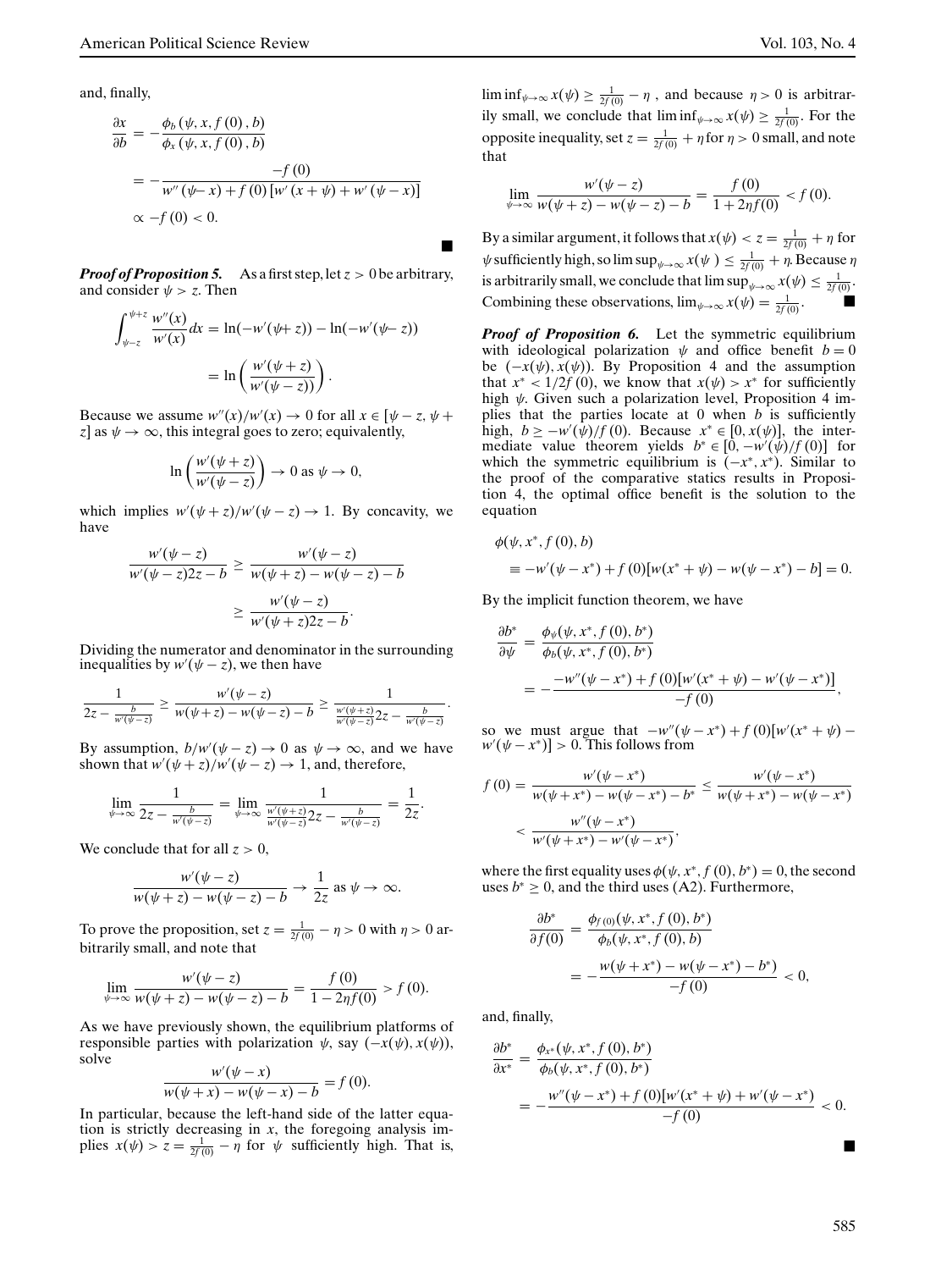*Proof of Lemma 1.* The proof follows by straightforward manipulation:

$$
W_{\delta_{\nu}}(x) = \int_{-\infty}^{\infty} \left[ -\int_{-\infty}^{0} (-x - \theta_{\nu})^2 f(\mu) d\mu \right.
$$
  
\n
$$
- \int_{0}^{\infty} (x - \theta_{\nu})^2 f(\mu) d\mu \Big] g(\epsilon) d\epsilon
$$
  
\n
$$
= \int_{-\infty}^{\infty} \left[ -\int_{-\infty}^{0} (-x - \mu - \delta_{\nu} - \epsilon)^2 f(\mu) d\mu \right] g(\epsilon) d\epsilon
$$
  
\n
$$
= \int_{-\infty}^{\infty} \left[ -\int_{0}^{\infty} (-x + \mu - \delta_{\nu} - \epsilon)^2 f(\mu) d\mu \right] g(\epsilon) d\epsilon
$$
  
\n
$$
= \int_{-\infty}^{\infty} \left[ -\int_{0}^{\infty} (-x + \mu - \delta_{\nu} - \epsilon)^2 f(\mu) d\mu \right] g(\epsilon) d\epsilon
$$
  
\n
$$
= -\int_{0}^{\infty} \int_{-\infty}^{\infty} ((x - \mu - \epsilon)^2 f(\mu) d\mu) g(\epsilon) d\epsilon
$$
  
\n
$$
= -\int_{0}^{\infty} \int_{-\infty}^{\infty} ((x - \mu - \epsilon)^2 f(\mu) d\mu) d\mu
$$
  
\n
$$
- \int_{0}^{\infty} \int_{-\infty}^{\infty} ((x - \mu - \epsilon)^2 f(\mu) d\mu) d\mu
$$
  
\n
$$
= -\int_{0}^{\infty} \int_{-\infty}^{\infty} ((x - \mu - \epsilon)^2 f(\mu) d\mu) d\mu
$$
  
\n
$$
= -\int_{0}^{\infty} \int_{-\infty}^{\infty} ((x - \mu - \epsilon)^2 f(\mu) d\mu) d\mu
$$
  
\n
$$
- \int_{0}^{\infty} \int_{-\infty}^{\infty} ((x - \mu + \epsilon)^2 f(\mu) d\mu) d\mu
$$
  
\n
$$
= -\int_{0}^{\infty} \int_{-\infty}^{\infty} ((x - \mu + \epsilon)^2 f(\mu) d\mu) d\mu
$$
  
\n
$$
= -\int_{0}^{\infty} \int_{-\infty
$$

# **REFERENCES**

Achen, Christopher H. 1975. "Mass Political Attitudes and the Survey Response." *American Political Science Review* 69: 1218–23.

- Adams, James, Samuel Merrill III, and Bernard Grofman. 2005. *A Unified Theory of Party Competition: A Cross-National Analysis Integrating Spatial and Behavioral Factors*. Cambridge: Cambridge University Press.
- Althaus, Scott L. 1998. "Information Effects in Collective Preferences." *American Political Science Review* 92: 545–58.
- Ansolabehere, Stephen, Jonathan Rodden, and James M. Snyder. 2008. "The Strength of Issues: Using Multiple Measures to Gauge Preference Stability, Ideological Constraint, and Issue Voting.' *American Political Science Review* 102: 215–32.
- Aragones, Enriqueta, and Thomas R. Palfrey. 2002. "Mixed Equilibrium in a Downsian Model with a Favored Candidate." *Journal of Economic Theory* 103: 131–61.
- Bagnoli, Mark, and Theodore Bergstrom. 2005. "Log-Concave Probability and Its Applications." *Economic Theory* 26: 445–69.
- Bernhardt Daniel, John Duggan, and Francesco Squintani. 2007. "Electoral Competition with Privately Informed Candidates." *Games and Economic Behavior* 58: 1–29.
- Bernhardt, Daniel, John Duggan, and Francesco Squintani. 2009. "Private Polling and Voter Welfare." *Journal of Economic Theory* 144: 2021–56.
- Besley, Timothy, and Stephen Coate. 1997. "An Economic Model of Representative Democracy." *Quarterly Journal of Economics* 112: 85–114.
- Black, Duncan. 1958. *Theory of Committees and Elections.* Cambridge: Cambridge University Press.
- Budge, Ian, Hans-Dieter Klingerman, Andrea Volkers, Judith Bara, and Eric Tanenbuam. 2001. *Mapping Policy Preferences I (1945– 1998).* Oxford: Oxford University Press.
- Callander, Steven, and Simon Wilkie. 2007. "Lies, Damned Lies, and Political Campaigns." *Games Economic Behavior* 60: 262– 86.
- Calvert, Randall. 1985. "Robustness of the Multidimensional Voting Model: Candidate Motivations, Uncertainty, and Convergence." *American Journal of Political Science* 29: 69–95.
- Campbell, Angus, Warren Miller, Philip Converse, and Donald Stokes. 1960. *The American Voter.* New York: Wiley.
- Committee on Political Parties. 1950. "Toward a More Responsible Two-Party System." *American Political Science Review* 44 (suppl). Converse, Philip. 1962. "Information Flow and the Stability of Par-
- tisan Attitudes." *Public Opinion Quarterly* 26: 578–99. Converse, Philip. 1964. "The Nature of Belief Systems in Mass
- Publics." In *Ideology and Discontent*, ed. David Ernest Apter. New York: Free Press of Glencoe, 206–61.
- Diermeier, Daniel, Michael Keane, and Antonio Merlo. 2005. "A Political Economy Model of Congressional Careers." *American Economic Review* 95: 347–73.
- Downs, Anthony. 1957. *An Economic Theory of Democracy.* New York: Harper and Row.
- Fishkin, James S. 1997. *The Voice of the People: Public Opinion and Democracy.* New Haven, CT: Yale University Press.
- Fishkin, James S. 2009. *Deliberative Polling: Toward a Better-Informed Democracy.* Stanford, CA: Center for Deliberative Democracy, Stanford University.
- Gilens, Martin. 2001. "Political Ignorance and Collective Policy Preferences." *American Political Science Review* 95: 379–96.
- Groseclose, Timothy. 2001. "A Model of Candidate Location When One Candidate Has a Valence Advantage." *American Journal of Political Science* 45: 862–86.
- Gul, Faruk, and Wolfgang Pesendorfer. 2006. "Partisan Politics and Aggregation Failure with Ignorant Voters." Princeton University. Mimeo.
- Hotelling, Harold. 1929. "Stability in Competition." *Economic Journal* 39: 41–57.
- Iyengar, Shanto, and Donald Kinder. 1987. *News That Matters: Television and American Opinion.* Chicago: The University of Chicago Press.
- Jessee, Stephen. 2009a. "Spatial Voting in the 2004 Presidential Election." *American Political Science Review* 103: 1–23.
- Jessee, Stephen. 2009b. *Testing Spatial Voting Theory in the 2008 Presidential Election.* University of Texas at Austin. Mimeo.
- Johnson, Norman L., and Samuel Kotz. 1970. *Continuous Univariate Distributions—–1.* New York: Wiley.
- Kartik, Navin, and Preston McAfee. 2007. "Signaling Character in Electoral Competition." *American Economic Review* 97: 852–70.
- Key, V. O. 1966. *The Responsible Electorate*. New York: Vintage Books.
- Klingerman, Hans-Dieter, Andrea Volkers, Judith Bara, Ian Budge, and Michael McDonald. 2006. *Mapping Policy Preferences II.* Oxford: Oxford University Press.
- Luskin, Robert C., James S. Fishkin, and Roger Jowell. 2002. "Considered Opinions: Deliberative Polling in Britain." *British Journal of Political Science* 32: 455–87.
- McCarty, Nolan, Keith T. Poole, and Howard Rosenthal. 2006. *Polarized America: The Dance of Ideology and Unequal Riches.* Cambridge, MA: MIT Press.